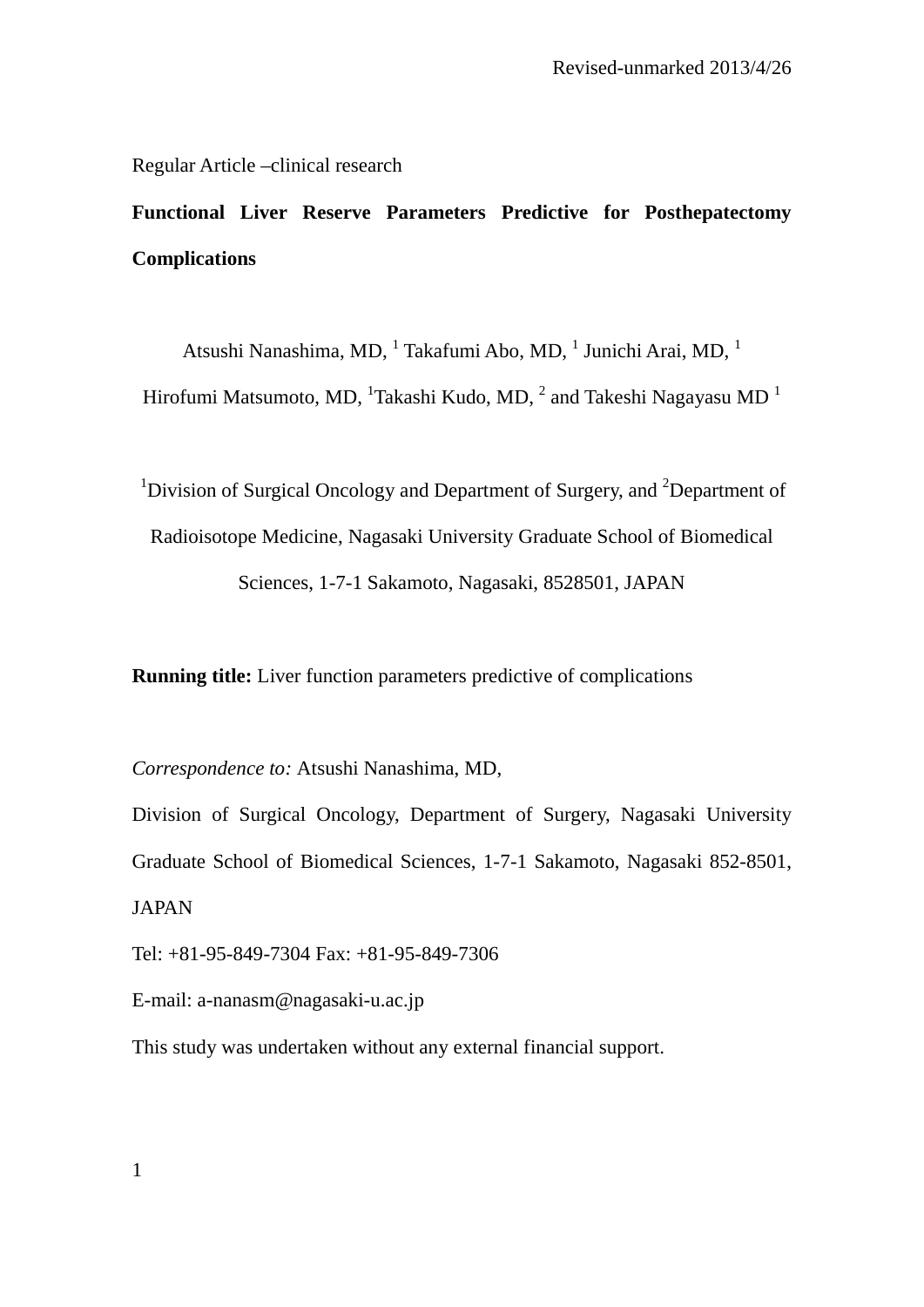### **Abstract.**

Background: Posthepatectomy complications have markedly decreased with advances in techniques and management; however, surgical risk to patients with injured livers is still not negligible. We evaluated several preoperative parameters of functional liver reserve tests in patients with various liver diseases as predictors of posthepatectomy complications. A comprehensive evaluation of preoperative liver functions is necessary for the prediction of the risk of posthepatectomy complications. Methods: Over a 10-year period, we examined 442 patients who underwent hepatectomy for liver and biliary diseases. The patients' background liver conditions included chronic viral liver diseases in 211 patients, obstructive jaundice in 29 patients and normal liver in 202. Hepatectomy-related postoperative complications (*i.e.*, long-term ascites, intra-abdominal infection and hepatic failure) occurred in 115 (26%) patients. A multivariate logistic analysis was performed to detect the predictive parameters, and a multivariate linear regression analysis was performed to derive a predictive formula for complications. Results: univariate analysis identified 15 significant parameters associated with hepatectomy-related complications, and 8 parameters were independently predictive factors identified in the multivariate analysis (presence of chronic hepatic injury, clearance index (HH15) by technetium-<sup>99m</sup> galactosyl serum albumin scintigraphy of  $\geq 0.60$ , total bilirubin level  $>1$  mg/dl, serum hyaluronic acid (HA) level≥75 ng/ml, major hepatectomy, blood loss ≥950 ml, operating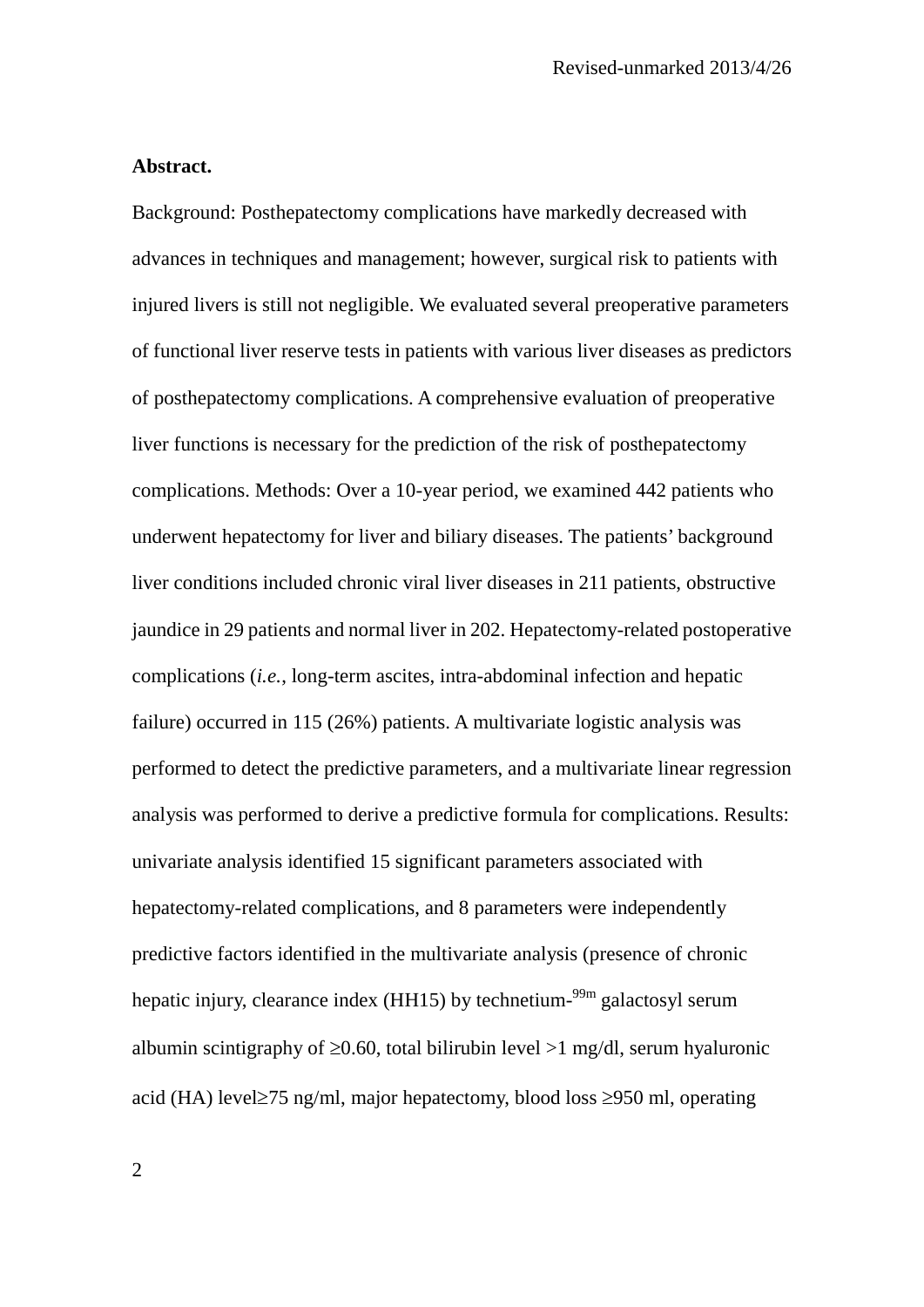time≥500 minutes, and combined resection of another organ or major vessel). HH15, bilirubin level, HA, and major hepatectomy were parameters included in the predictive formula. Conclusions: in this study, we present a comprehensive formula based on predictive parameters for hepatic complications for prospective assessment to avoid post-hepatectomy morbidity.

Keywords: liver resection, prognostic functional parameters, posthepatectomy complications, 99mTc-GSA liver scintigraphy.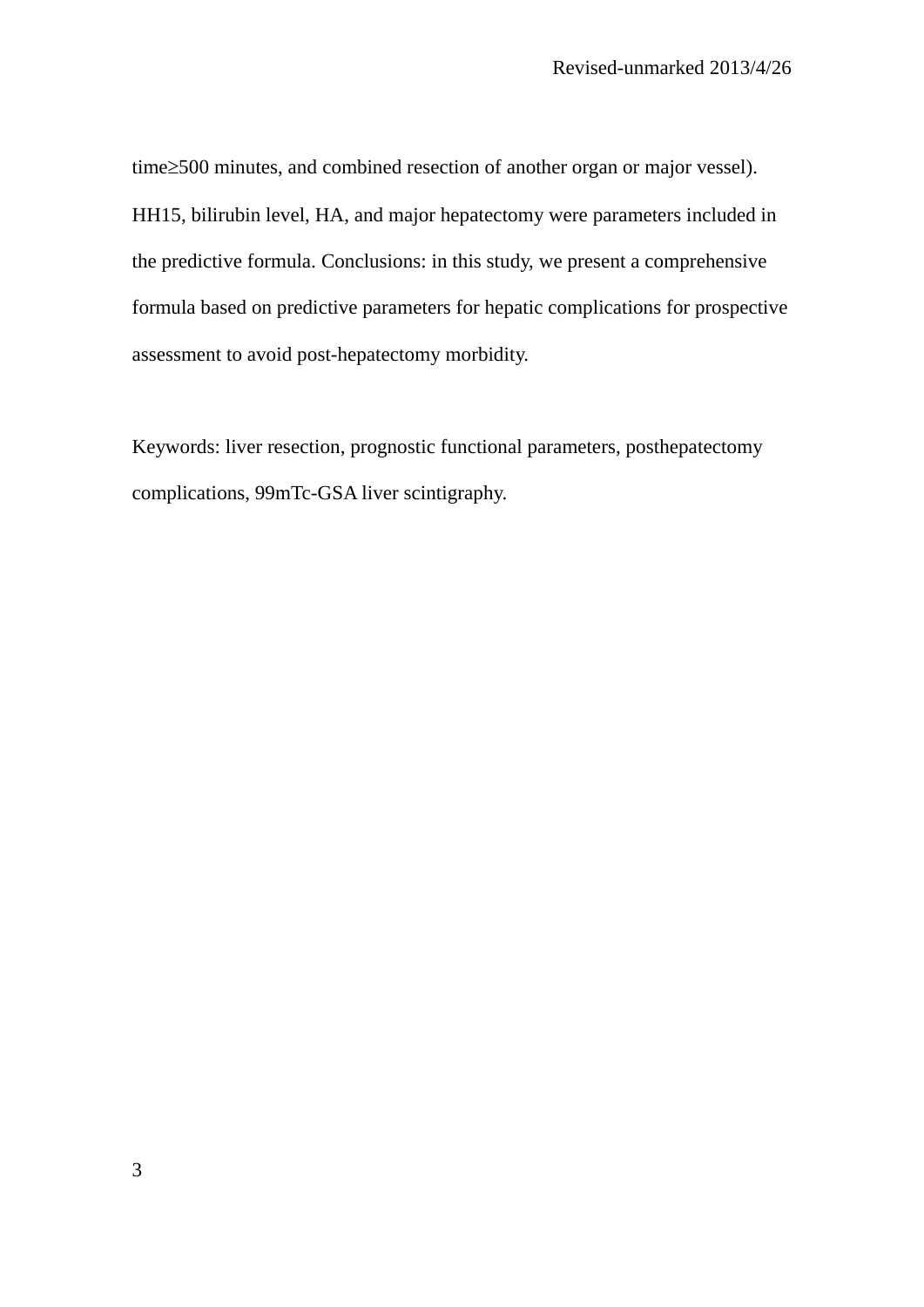### **1. Introduction**

The operative morbidity and mortality rates in patients with liver diseases who underwent hepatic resection have markedly decreased in the recent years due to advances in operative techniques and improvements in perioperative management [1]. However, in patients with liver dysfunction, such as cirrhosis and obstructive jaundice, and in those who undergo extended major hepatectomy, the operative risk is significant and should be carefully evaluated before surgery [2, 3]. Hyperbilirubinemia, uncontrolled ascites, and intra-abdominal infection are severely troublesome complications after hepatectomy that can decrease patient quality of life, prolong hospitalization and cause life-threatening hepatic failure [4]. To reduce the incidence of such postoperative hepatic complications, careful preoperative planning and patient selection should involve an analysis of complication-associated parameters of liver function tests, histological examination and surgical records.

4 Indocyanine green (ICG) has been used to evaluate hepatic functional reserve before hepatectomy and provides useful information for clinical decision-making regarding the indications or extent of hepatic resection in patients with injured livers [5-9]. Miyagawa et al. proposed the Makuuchi's criteria for the range of hepatectomy by ICG retention rate at 15 minutes (ICGR15), the serum level of total bilirubin and the presence of ascites [5]. Although these criteria have been extremely useful in Japan, in some patients with liver damage or obstructive jaundice, surgery may be considered outside of the criteria. Therefore, advanced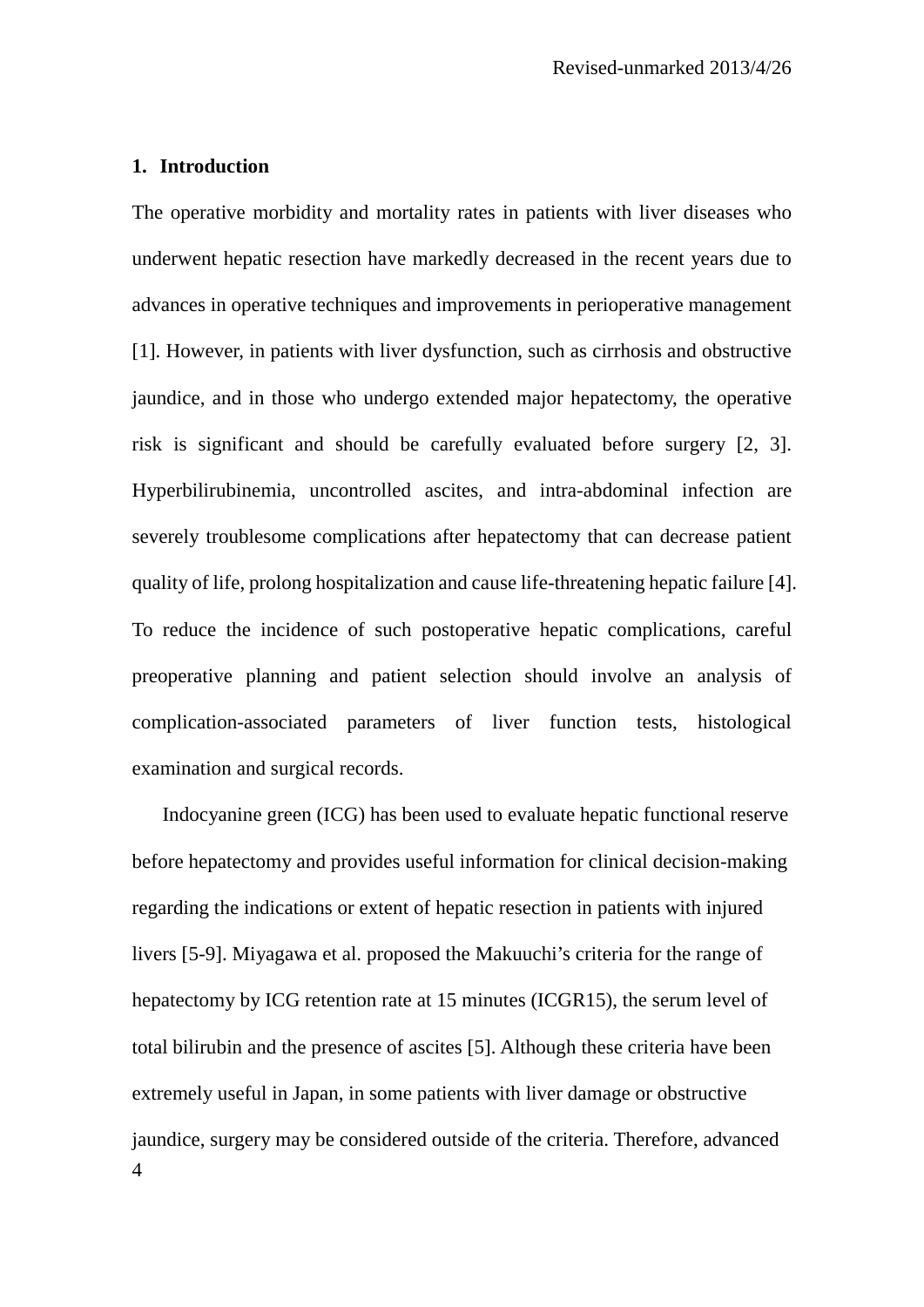criteria including additional reliable functional parameters were needed. Recently, new tests of hepatic functional reserve, such as serum hyaluronic acid (HA) level [10], 99 mTc-galactosyl human serum albumin liver scintigraphy (99 mTc-GSA scintigraphy) [11], and interleukin levels [12] have been used to evaluate post-hepatectomy complications. Although several recent studies including our own have attempted these analyses to predict complications, [14-16] no distinct criteria or final consensus using these parameters have been widely accepted [17]. In an effort to better define the factors that could predict postoperative hepatic complications or failure, a comprehensive analysis of reliable functional parameters is necessary.

In the present study, we examined the relationship between the abovementioned reliable parameters of functional liver reserve and post-hepatectomy complications in 442 patients with various liver diseases who underwent hepatectomy. Furthermore, we attempted to derive a comprehensive analytical formula through multivariate analysis for the prediction of hepatic complications.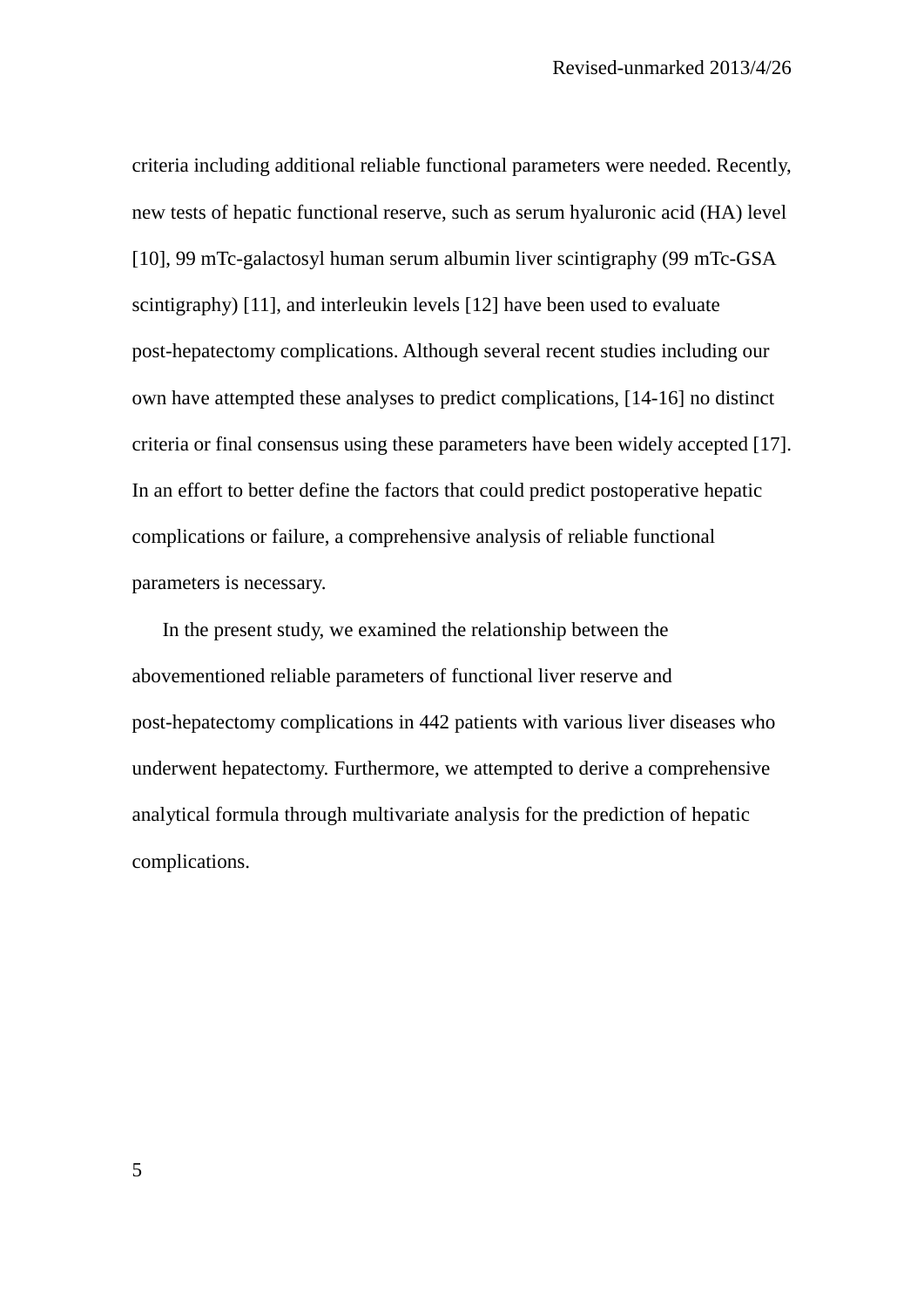#### **2. Materials and Methods**

### **2.1. Patients**

The subjects were 442 patients with liver diseases who underwent hepatectomy in the Division of Surgical Oncology, Department of Surgery in Nagasaki University Graduate School of Biomedical Sciences between 2001 and January 2013. They included 299 men and 143 women with a mean age of  $66\pm11$  years ( $\pm$ SD, range, 24-86 years). The liver diseases warranting hepatic resection included hepatocellular carcinomas in 197 patients, metastatic liver carcinomas in 123, intrahepatic cholangiocarcinomas in 44, gallbladder carcinomas in 18, bile duct carcinomas in 40 and other liver diseases in 20. The background liver diseases included chronic viral hepatitis in 284 patients including cirrhosis in 73 (hepatitis B in 102 patients (36%), hepatitis C in 159 (56%) and both hepatitis B and C in 23(8%)), obstructive jaundice in 29 patients (including bile duct carcinomas in 24 patients (83%), intrahepatic cholangiocarcinomas in three (11%), gallbladder carcinomas in one (3%) and hepatocellular carcinoma in one (3%)) and normal liver in 202.

6 In our hospital, the volume of liver to be resected is estimated before surgery based on the results of the indocyanine green retention rate at 15 min (ICG R15), using Takasaki's formula [18]. The liver volume, excluding any tumor volume  $(cm<sup>3</sup>)$  is measured by computed tomography (CT) volumetry [19]. Since 2004, we have modified our criteria and applied <sup>99m</sup>Tc-GSA scintigraphy and its functional hepatic volumetry, serum HA level and prothrombin activity in addition to the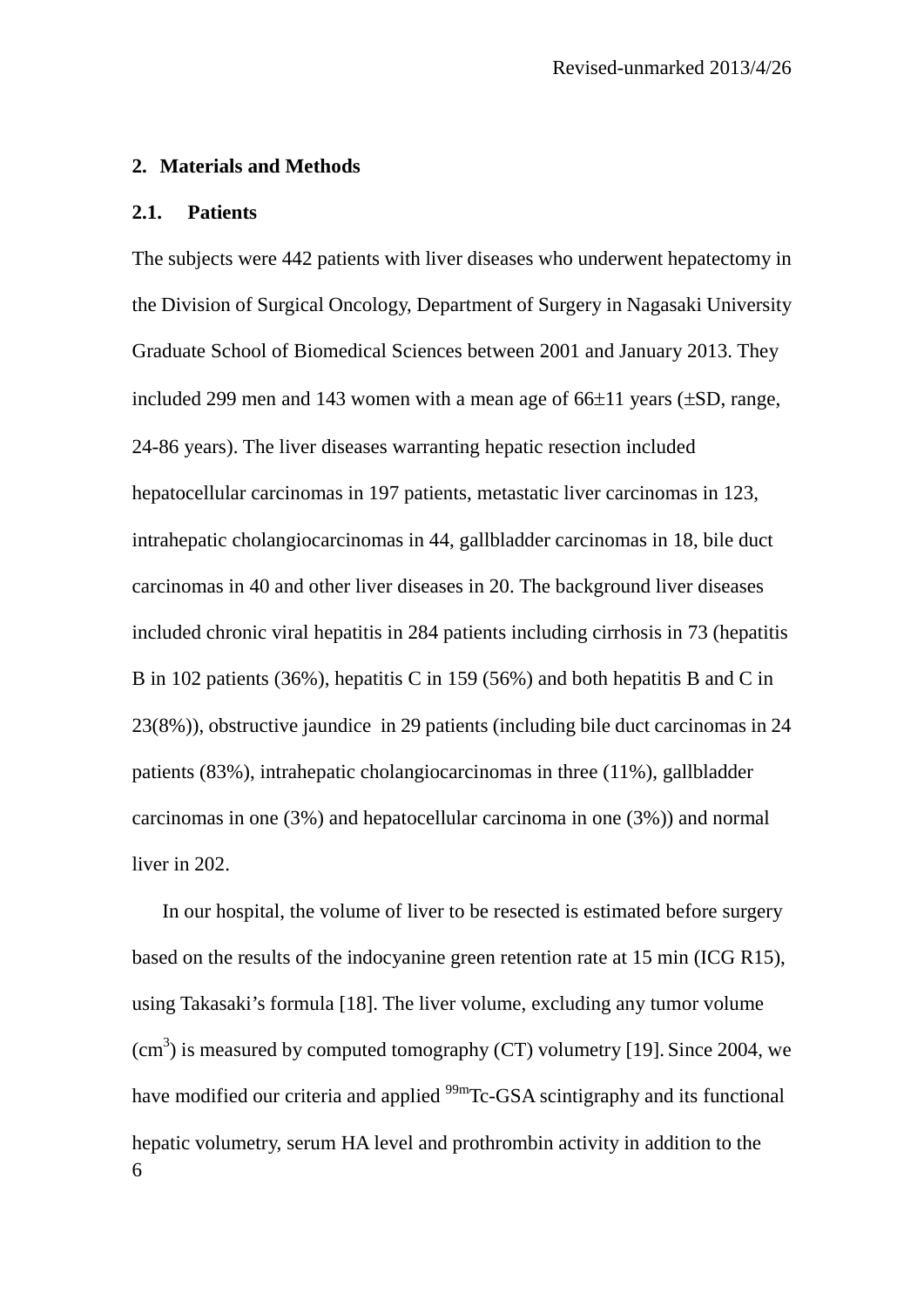7 ICGR15 test to decide the extent of hepatectomy [16, 20]. In this cohort, we performed limited resection in 124 patients, subsegmentectomy or segmentectomy in 134, lobectomy in 98, and extended lobectomy in 86. Postoperative hepatectomy-related complications occurred in 115 (26%) patients and included persistent ascites (defined as massive ascites unresponsive to diuretics for more than 2 weeks) in 78 patients; intra-abdominal infection or abscess formation in 40 patients; and hepatic failure (defined by total bilirubin of >5 mg/dl on postoperative day (POD) 7 or postoperative death without other cause) in 23 patients. Death during hospital stay was observed in 8 patients (2%). Laparoscopic limited resection or left lateral sectionectomy was performed in 18 patients (4%). Combined resection of other organs (including colon in 42 (37%), pancreas in 18 (16%), spleen in 16 (14%), stomach in 11 (9%), diaphragm in 10 (8%), rectum in seven (6%), adrenal gland in four (3%), duodenum in two (2%), lung in two (2%), ovary in two (2%) and kidney in one (1%)), was performed in 115 (26%). Combined resection of bile ducts with a biliary anastomosis (including bile duct carcinoma in 39 patients (46%), intrahepatic cholangiocarcinomas in 17 (20%), gallbladder carcinomas 14 (16%), liver metastasis in five (6%), hepatocellular carcinomas in five (6%), hepatolithiasis in four (5%) and necroendocrine tumor in one (1%) was performed in 85 (19%). No biliary anastomosis leakage was observed in the present series. Combined resection of major vessels with an anastomosis (including portal vein in 27 patients (59%), hepatic artery in seven (15%), hepatic veins in six (13%) and vena cava in six (13%)) was performed in 46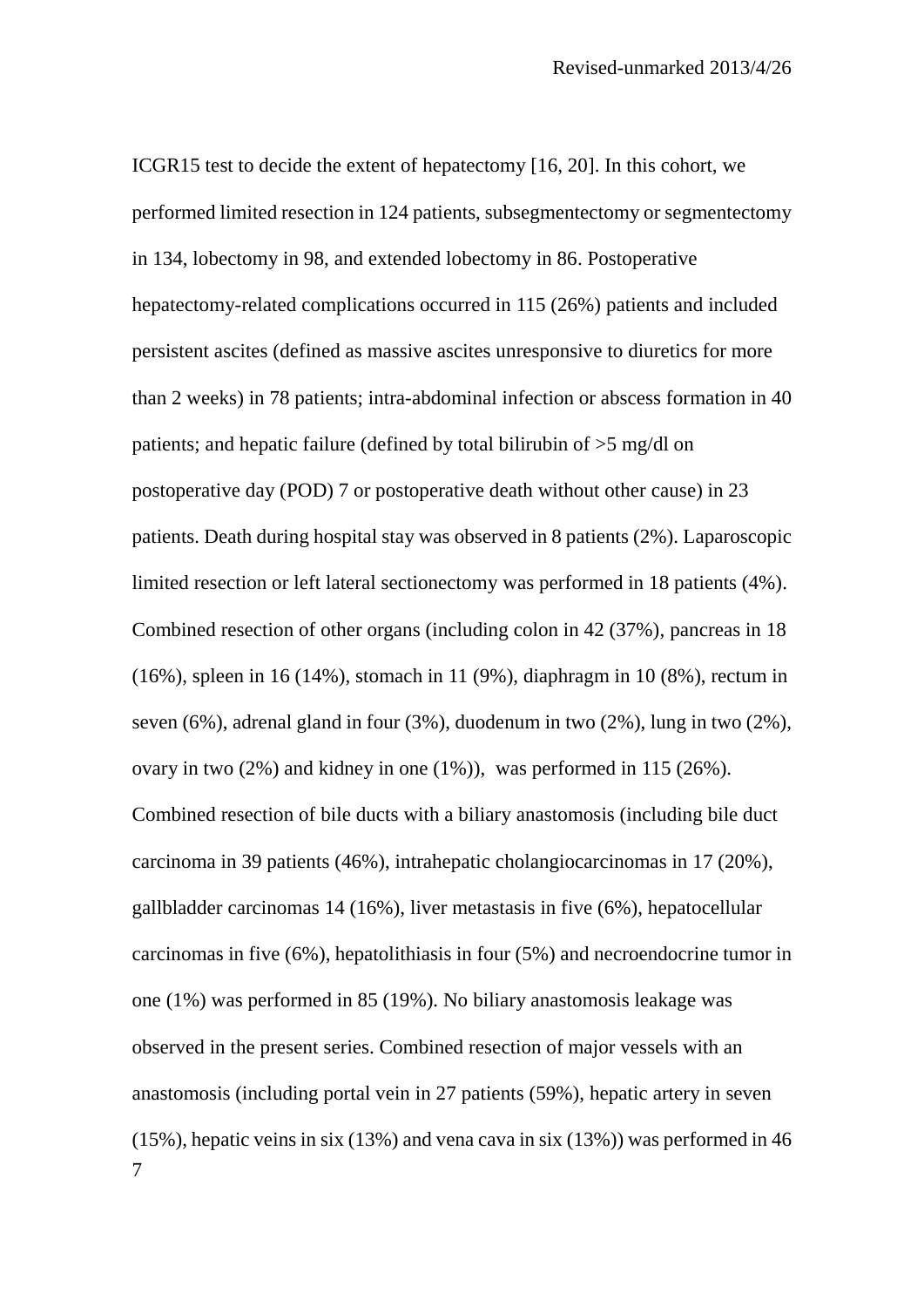patients (10%), and no postoperative occlusion was observed. The study design was approved by the Ethics Review Board of our university, and informed consent for data collection was obtained for each patient.

### **2.2. Evaluated parameters**

Clinical data, conventional liver functions and surgical data were analyzed. ICG was injected intravenously at a dose of 0.5 mg /kg body weight, and the 15-minute retention rate was measured by a photopiece applied to the fingertip (RK-1000, Sumitomo Electric, Tokyo, Japan) without blood sampling [16, 20].

Patients received 3 mg (185 MBq) of  $\rm{^{99m}Tc\text{-}GSA}$  (Nihon Medi-Physics, Nishinomiya, Japan) as a bolus dose into the antecubital vein. The clearance index of 99mTc-GSA (HH15) and the hepatic uptake ratio of 99mTc-GSA (*i.e.*, LHL15; the count ratio of the liver to the sum of the heart and liver 15 min after injection of 99 mTc-GSA) were calculated after injection of  $^{99m}$ Tc-GSA [11, 20]. We calculated the ratio of LHL15 and HH15 (LHL/HH15) in the present study.

Peripheral blood samples for serum HA level assays were collected from every patient in stable condition early in the morning during hospitalization. Blood samples were centrifuged at 3000 rpm for 15 min, and serum was stored at -80°C. HA was assayed using the sandwich protein-binding assay (SRL, Inc., Tokyo, Japan). The normal serum HA level determined by the laboratory of SRL, Inc. is  $<$ 50 ng/ml. [20]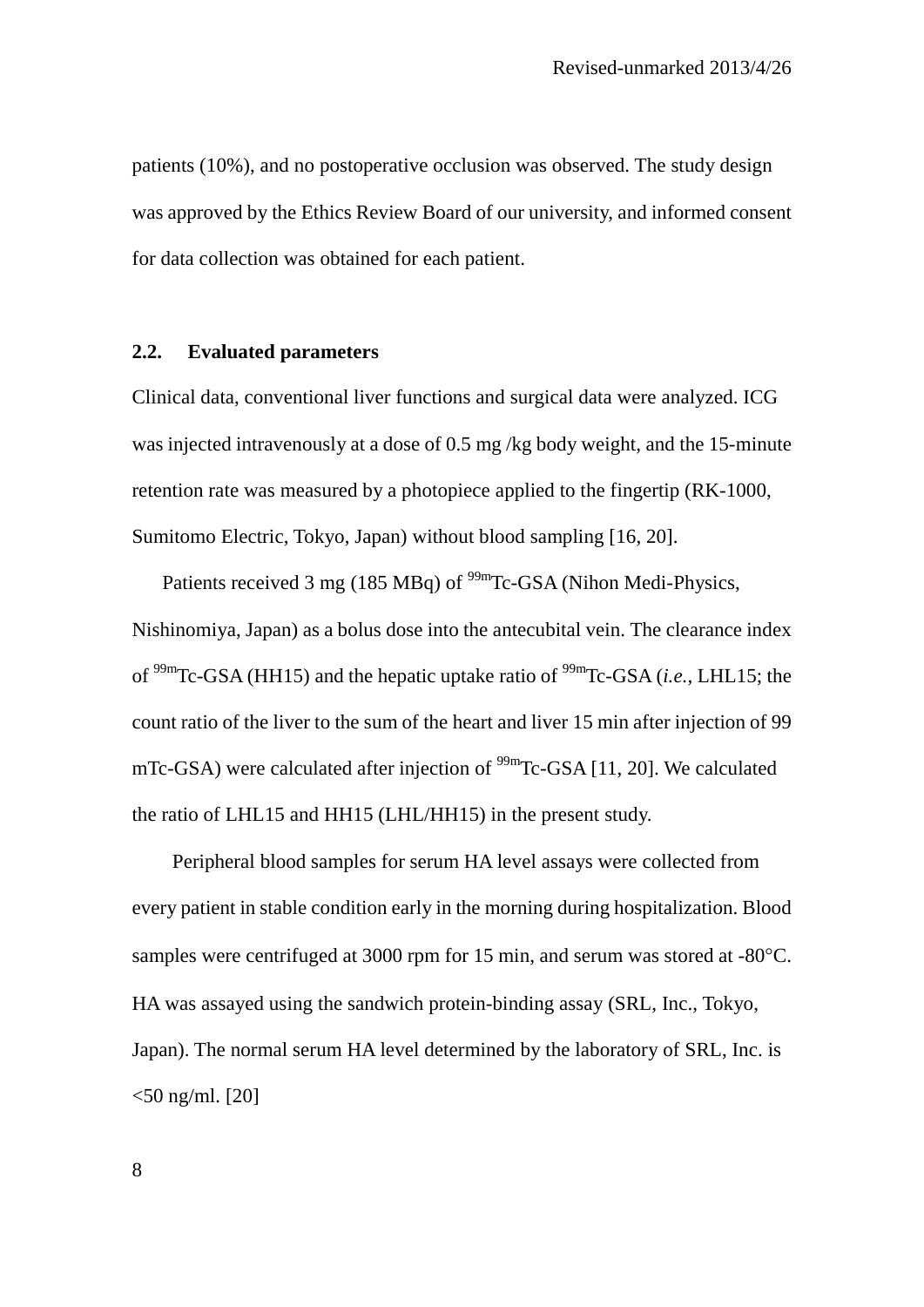We used the Liver Damage Grade using ICGR15 instead of encephalopathy in the five parameters of Child-Pugh classification of the Liver Cancer Study Group of Japan in 2000 [21]. The conventional liver functional parameters, including total bilirubin level, prothrombin activity, platelet count and alanine aminotransferase level were examined. Surgical records, including blood loss, blood transfusion, and operative and transection time under hepatic inflow occlusion were examined.

Role of authors was as follows: Dr A.N. as a main author organizing the entire research, Dr. T.A., Dr. J. A, and Dr. H.M. as the staff members of the liver surgery group who collected data of liver functions, Prof. T.K. as an expert of nuclear medicine regarding liver scintigraphy who measured LHL15 and HH15, and Prof. T.N. as a supervisor who managed all clinical researches in the Department of Surgery.

#### **2.3. Statistical analysis**

 $\overline{Q}$ Continuous data are expressed as means  $\pm$  SD. Data were compared between groups using one-way analysis of variance (ANOVA) and were examined with the Mann-Whitney U-test. The optimal predictive cut-off value for post-hepatectomy complications was determined for each parameter by the analysis of receiver operating characteristic (ROC) curves. Comparisons of categorical data were performed with the Chi-square test. Logistic regression analysis was performed to determine the predictive value of risk factors. Potentially predictive variables were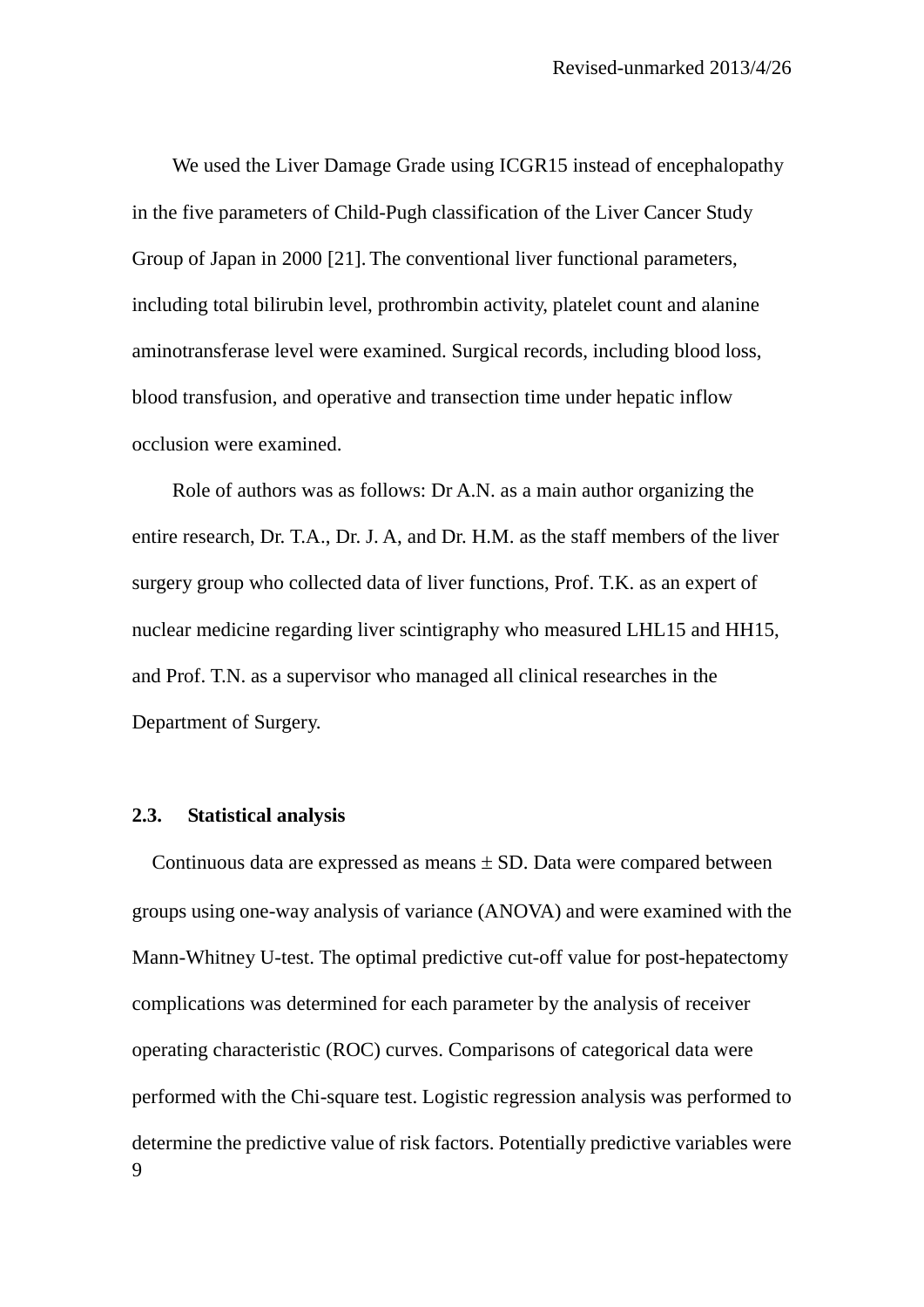identified using a significance level of  $p<0.05$  by univariate analysis, and the identified factors were then entered into a logistic regression multivariate analysis. A two-tailed *P* value < 0.05 was considered significant. The Statistical Package for the Social Sciences (SPSS) version 18.0 software (SPSS, Chicago, IL) was used for all statistical analyses.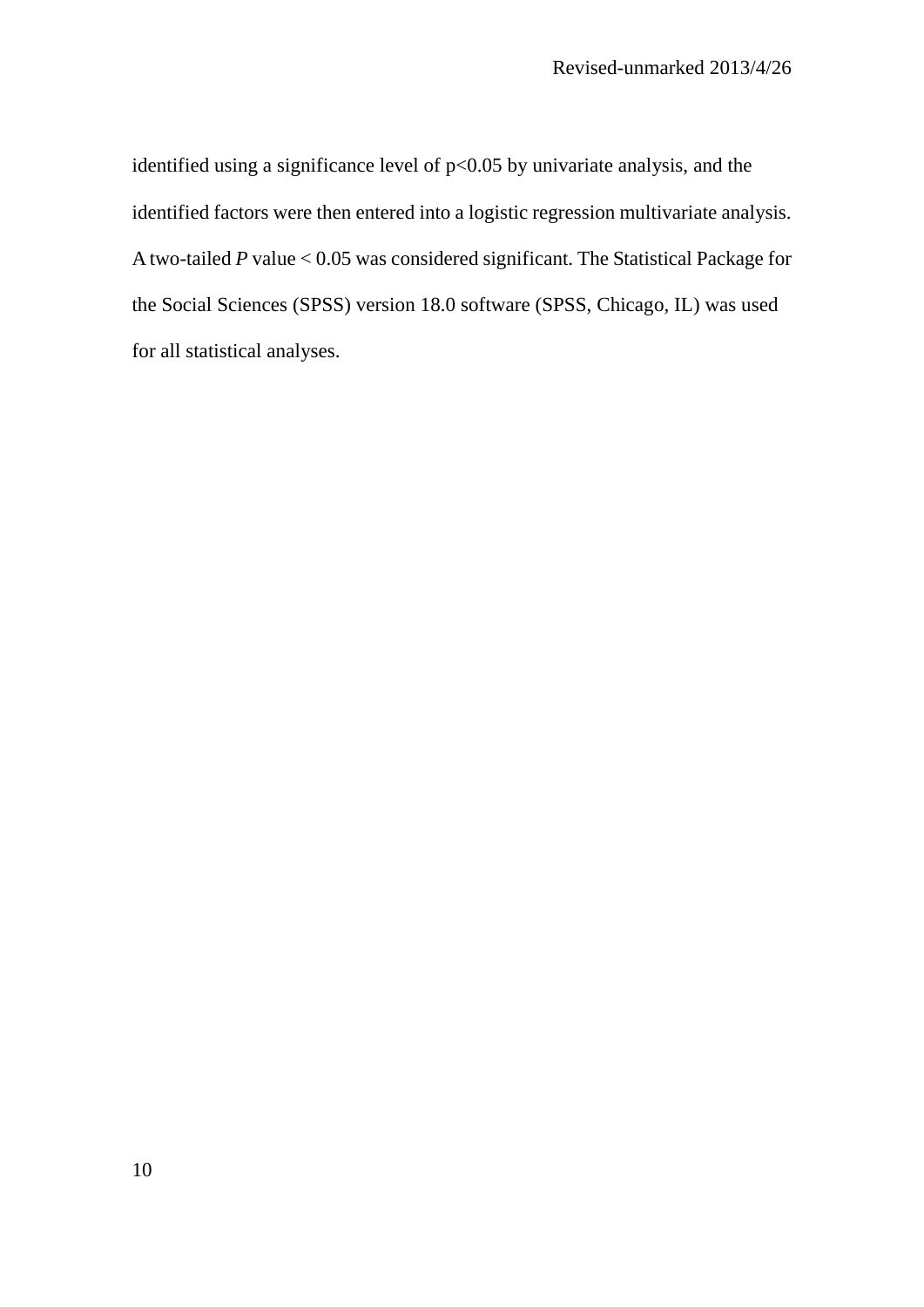### **3. Results**

# **3.1. Relationship between associated parameters and post-hepatectomy complications**

Table 1 shows the comparisons of 14 continuous variables between patients with and without post-hepatectomy complications. Univariate analysis identified 10 variables that were significantly different between patients with and without post-hepatectomy complications (p<0.05), including ICGR15, LHL15, HH15, LHL15/HH15, total bilirubin level, prothrombin activity, serum HA level, operating time, intraoperative blood loss and blood transfusion. The predictive cut-off values for post-hepatectomy complications for each of these parameters were calculated by the analysis of their ROC curves.

Table 2 shows the comparisons of 8 categorical variables between patients with and without post-hepatectomy complications. Univariate analysis identified that the distribution of chronic hepatic injuries or grade B liver damage was significantly different between patients with and without post-hepatectomy complications  $(p<0.01)$ . Furthermore, major hepatectomy and the presence of combined resections of other organ or major vessels were significantly more frequent in patients with complications than in those without  $(p<0.05)$ .

# **3.2. Multivariate analysis of associated factors and predictive formula for post-hepatectomy complications**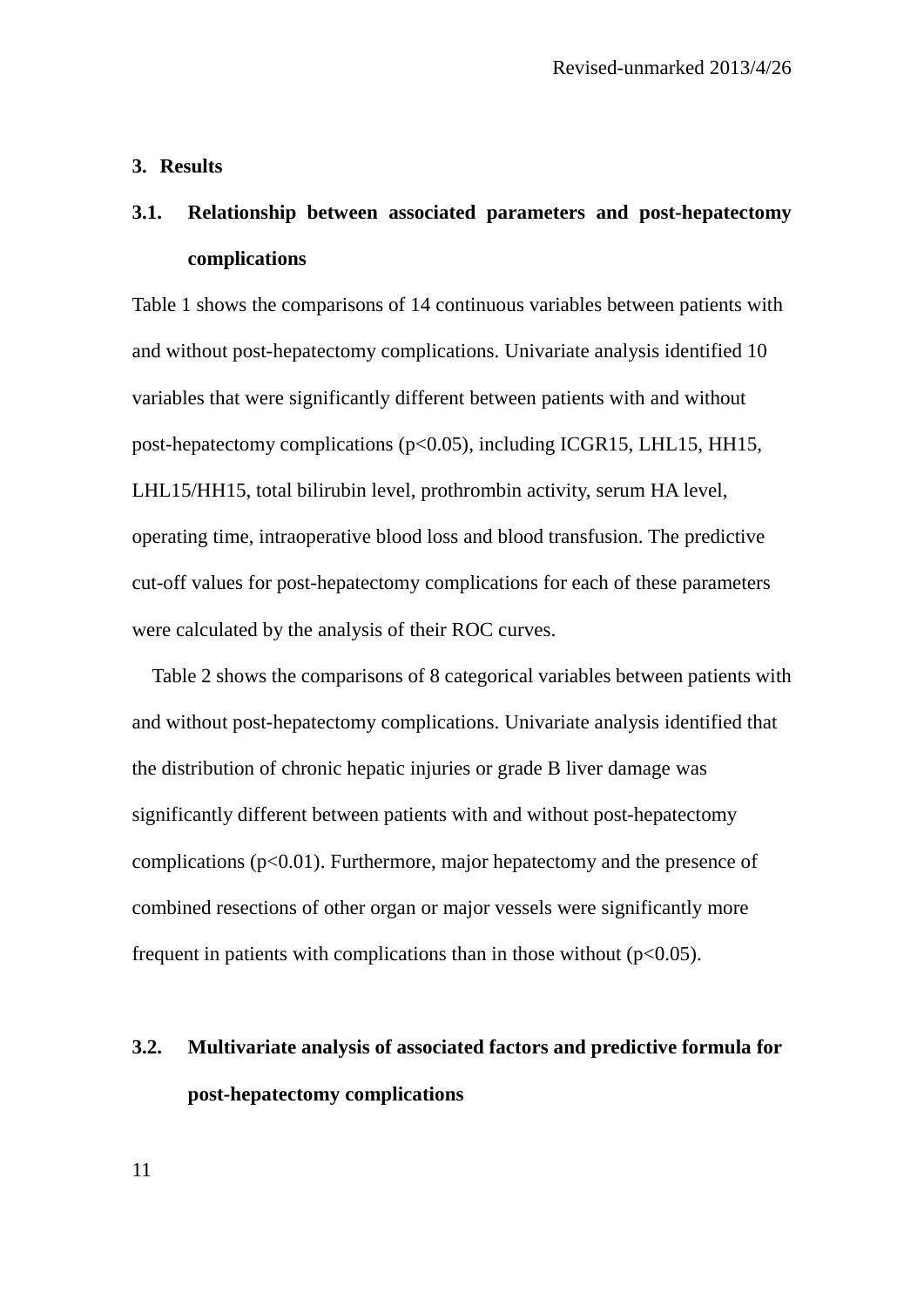Among the above 15 parameters, blood loss and transfusion could not be preoperatively predicted and the Liver Damage Grade included other comparable parameters. Therefore, the remaining 12 clinicopathological and surgical parameters were entered into the multivariate analysis to define a logistic regression model of associations with post-hepatectomy complications. With respect to total hepatectomy-related complications, the multivariate analysis identified the presence of chronic hepatic injury, HH15, total bilirubin level, serum HA level and the extent of hepatectomy as five significant, independent factors associated with post-hepatectomy complications (Table 3). For the prediction of hepatic failure, HH15, the extent of hepatectomy and operating time were significant independent predictors. For uncontrolled ascites, the presence of chronic hepatic injury, total bilirubin level, serum HA level and the combined resection of other organs were significant independent predictors. For intra-abdominal infection, only the operative time and the combined resection of other organs were significant independent predictors.

The selected hepatic parameters were correlated with the total hepatic complications using a binomial logistic regression analysis with the forced entry method (Table 4). Based on the multivariate logistic analysis, HH15, total bilirubin level, serum HA levels and the extent of hepatectomy correlated significantly with hepatic complications. Based on this result, the regression equation was established using  $exp(\beta)$  as: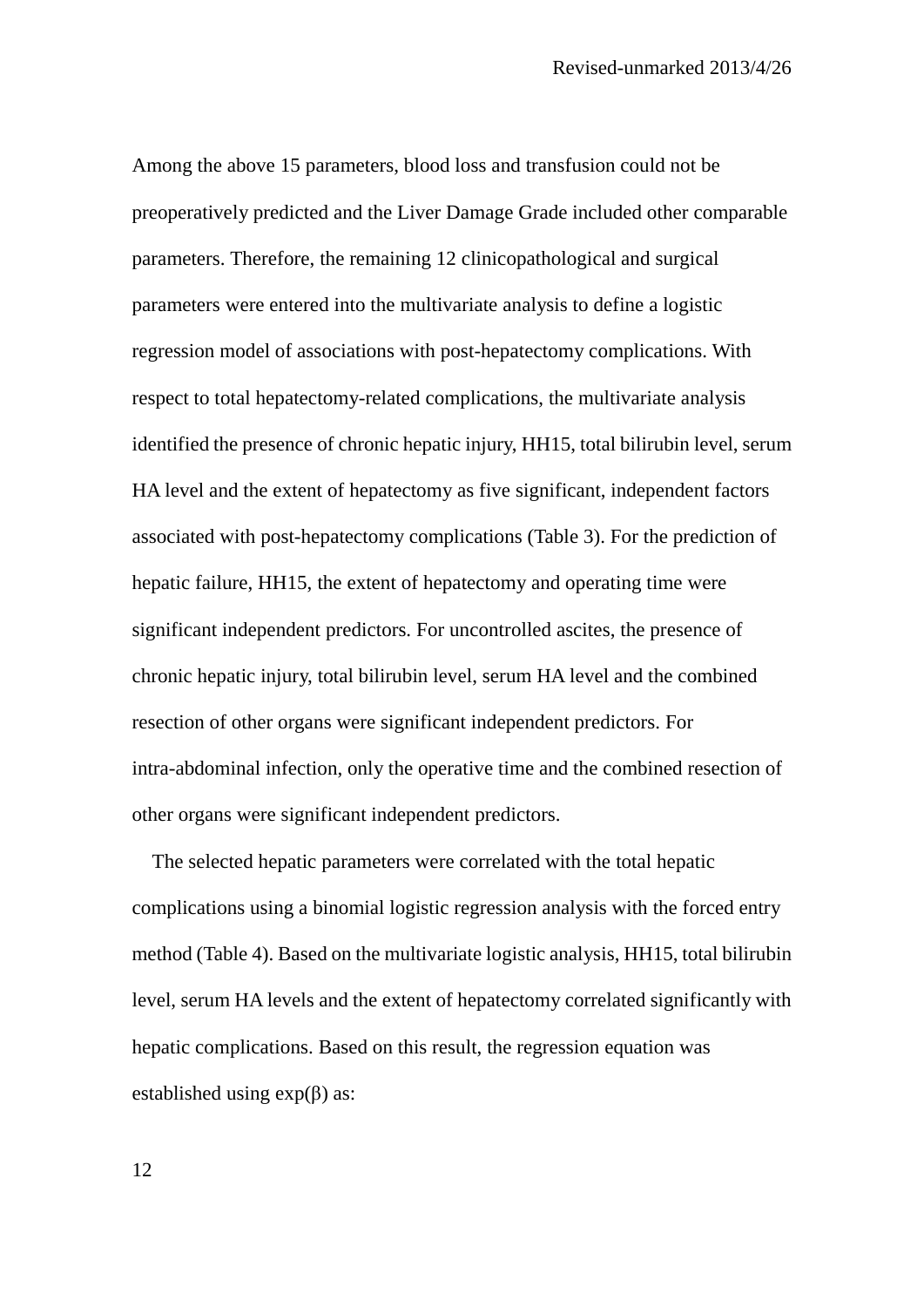Y (presence of post-hepatectomy complications) =  $1.734$  x (1 for HH15  $>0.6$ , or 0 for others) + 2.468 x (1 for total bilirubin level  $>1$  mg/dl, or 0 for others) + 1.833 x (1 for serum HA level>75 ng/ml, 0 for others) + 2.523 x (1 for major hepatectomy (hemihepatectomy or more), or 0 for others)  $+0.088$ .

### **3.3. Prediction of post-hepatectomy complication by the predictive formula**

Based on the ROC analysis of this formula, the risk of any hepatectomy-related complication would be considered substantial for Y values  $\geq$ 2.5. (Fig. 1a)

With respect to uncontrolled ascites predicted by the same analysis (Table 5), the regression equation was established as:

Y (uncontrolled ascites) =  $1.936$  x (1 for the presence of chronic hepatic injury, or 0 for others) + 1.818 x (1 for total bilirubin level > 1 mg/dl, or 0 for others) + 2.736 x (1 for serum HA level>75 ng/ml, 0 for others) + 2.214 x (1 for the combined resection of other organs, or 0 for others) +0.062. Based on the ROC analysis of this formula, the risk of uncontrolled ascites would be considered substantial for Y values  $\geq$ 3.0 (Fig. 1b).

 For intra-abdominal infection prediction by the same analysis (Table 5), the regression equation was established as:

13 Y (intra-abdominal infection) =  $2.344 \times (1$  for combined vascular resection, or 0 for others) + 7.381 x (1 for operative time > 500 minutes, or 0 for others) +0.022. Based on the ROC analysis of this formula, the risk of intra-abdominal infection would be considered substantial for Y values  $>5.7$  (Fig. 1c).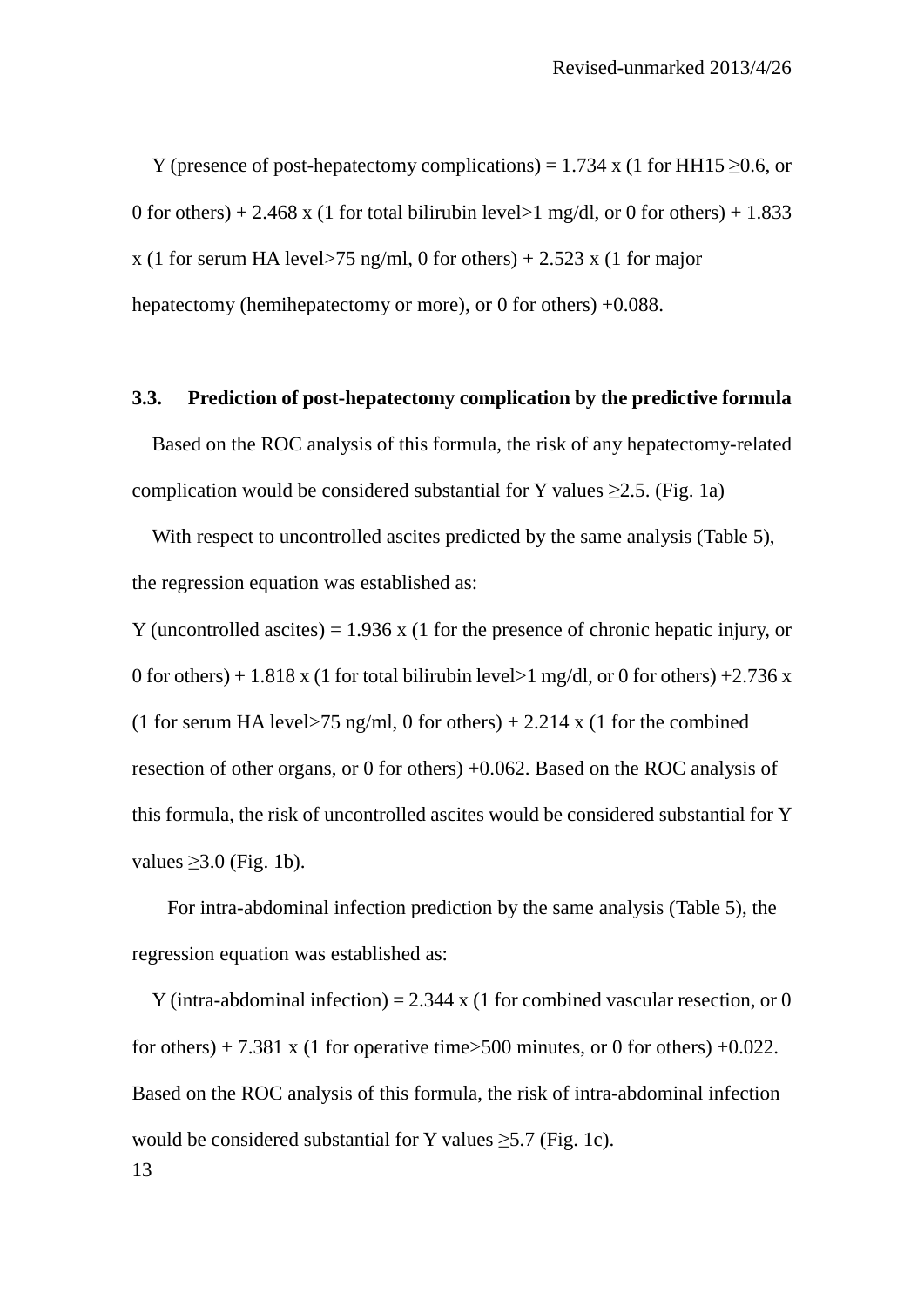For the prediction of hepatic failure by the same analysis (Table 5), the regression equation was established as:

Y (hepatic failure) =  $4.715 \times (1 \text{ for HH15} > 0.60, \text{ or } 0 \text{ for others}) + 5.734 \times (1 \text{ for}$ operative time>500 minutes, or 0 for others) + 0.005. Based on the ROC analysis of this formula, the risk of hepatic failure would be considered substantial for Y values  $\geq$ 7.2 (Fig. 1d).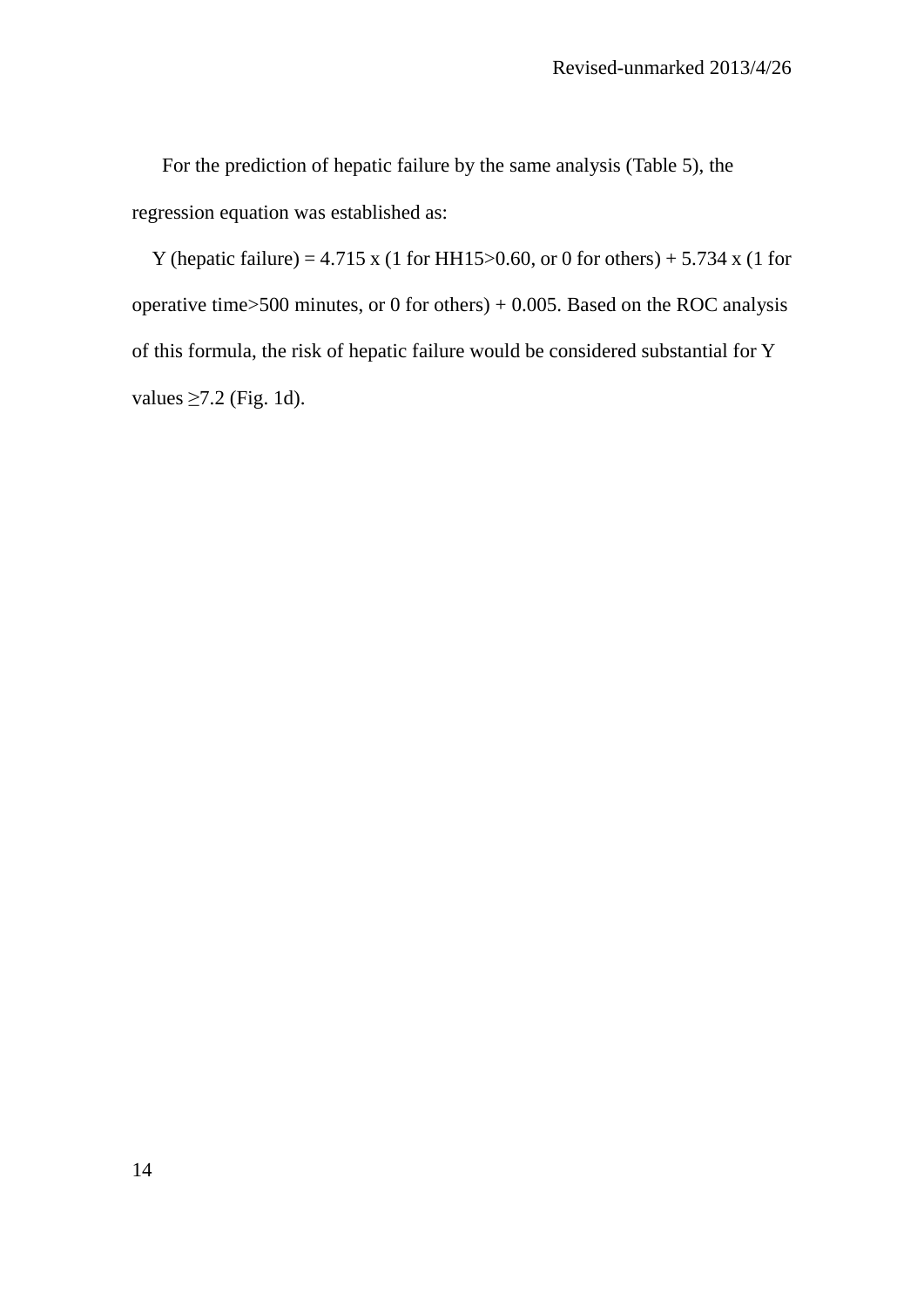### **4. Discussion**

15 Previous investigators have reported various risk factors associated with post-hepatectomy complications as described above, including the presence of cirrhotic liver or severe steatohepatitis [3, 4, 22]; liver functional parameters such as ICG clearance, liver scintigraphy, serum bilirubin level, platelet counts, galactose elimination capacity, prothrombin activity, γ-glutamyltranspeptidase, serum HA level, arterial blood ketone body ratio, hepatocyte growth factor, [2, 10, 11, 23-27], intraoperative portal pressure [28]; and surgical parameters including the remnant liver volume, hepatic inflow occlusion, the amount of blood loss or transfusion or the surgeon's level of experience [29-33]. By considering the above factors, the surgeon carefully decides upon the indication of hepatectomy and the extent of resected volume to avoid excessive hepatectomy or lethal postoperative morbidities, such as hepatic failure. We must always consider an adequate balance between curability of the malignant tumor and surgical risk factors. This balance is sometimes difficult to decide in patients with borderline liver functions due to liver damage. Recently, in patients with poor liver functions with small liver tumors of less than 2 cm, non-surgical modalities, such as ablation therapy, have been applied with improved curability or prognosis [34]. Therefore, the necessity for aggressive limited hepatectomy for such small lesions has been decreased. However, in cases of very large liver tumors or advanced biliary carcinomas, a large volume of hepatectomy is still necessary, and liver functions are often poor due to chronically injured liver or obstructive jaundice. [35, 36] In such cases,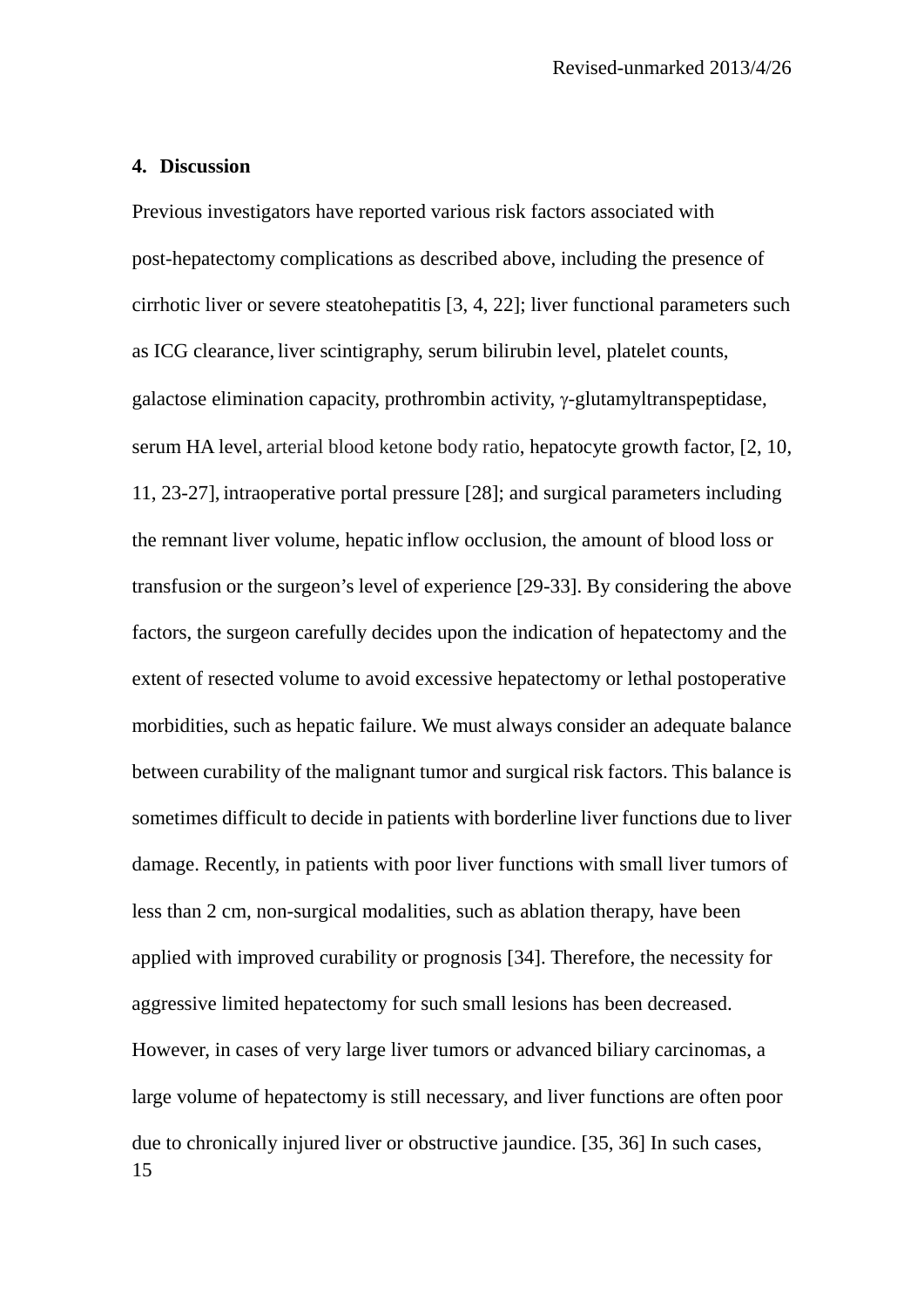surgeons should examine the more important or reliable predictive parameters before conducting hepatectomy. We previously attempted to apply various liver functional reserve indicators, including serum HA level and 99 mTc-GSA scintigraphy based on the ICG R15 test, which might improve patient outcomes and lead to spread operative indications [16, 20, 37]. However, we were unable to achieve a distinct, comprehensive strategy for determining the indication of hepatectomy for patients with a background of various liver diseases thus far. In the present study, to address this issue, we further examined the relationship between significantly predictive factors and post-hepatectomy morbidities in a large series of patients collected over the last 10 years.

16 In this study, we analyzed the relationship of 22 parameters of patient demographics, hepatic functional parameters or surgical results with three major hepatectomy-related complications. Similar to previous reports [2-12, 16, 20, 23, 29, 30], the 15 parameters significantly associated with total hepatic complications were selected by univariate analysis. In the present analysis, we considered the significance of HH15 and of the ratio between LHL15 and HH15, although HH15 has not been well evaluated previously. However, a few reports showed the significance of HH15 for the specific evaluation of liver function [38, 39], and we have experienced that an increased HH15 may predict poor surgical outcomes. Furthermore, a new surgical device, the vessel sealer, has recently been applied in the field of hepatic transection, and this advance may reduce the operative blood loss. [40] Therefore, we additionally examined certain operative parameters,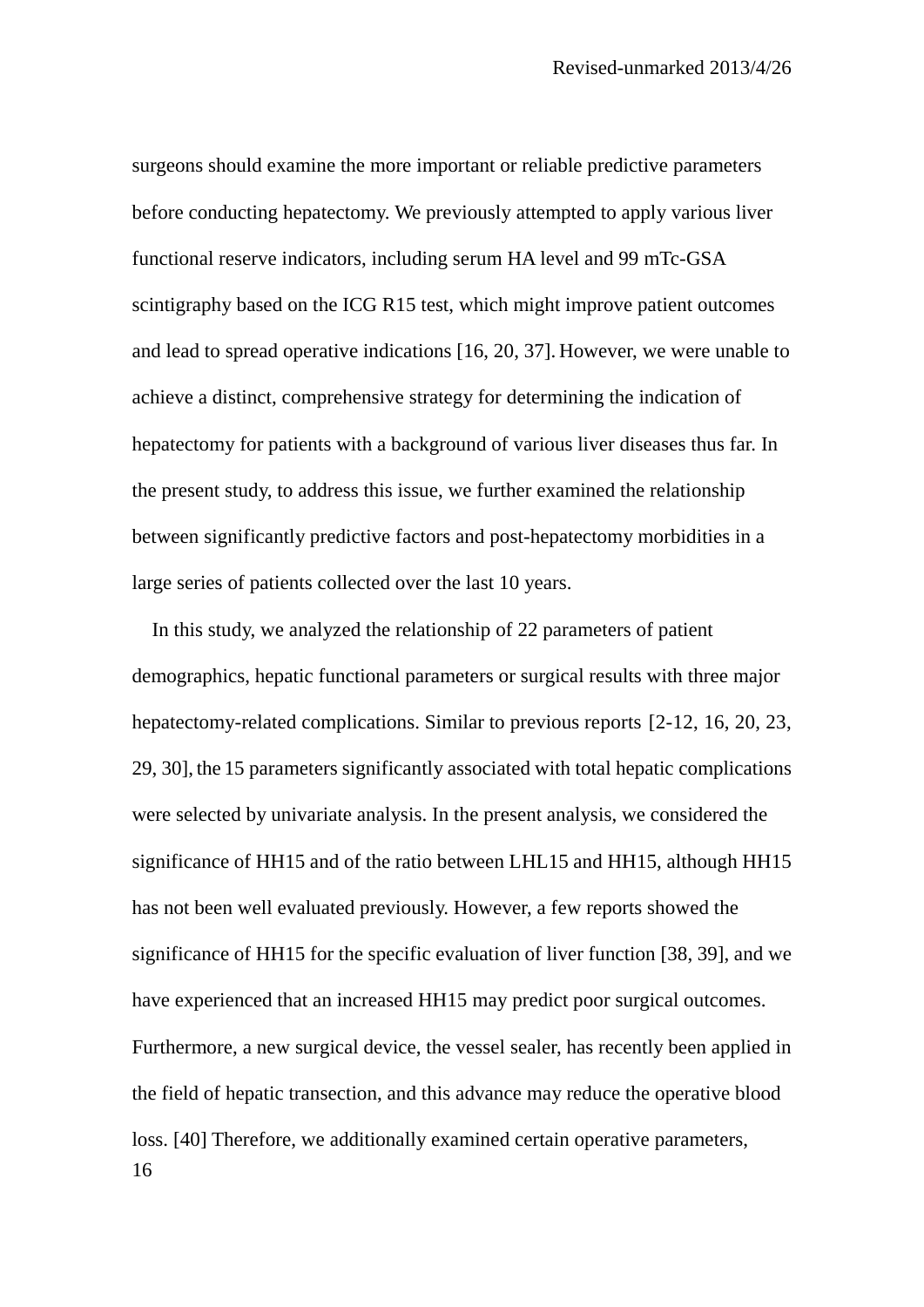including the use of a hemostatic device, in the present study. However, the use of such a device did not significantly contribute to postoperative liver dysfunction. The present multivariate analysis identified several parameters which were significantly associated with posthepatectomy complications, but not ICGR15, LHL15 or prothrombin activity, as in our previous study [16, 20]. Because these parameters were already applied in the decision of operative indication, their data may not reflect clinical outcomes. Instead, HH15, total bilirubin level and serum HA level were associated with morbidities.

The extent of hepatectomy was also a significant risk factor for posthepatectomy complications despite the fact that the operative indication has been distinctly controlled recently [16, 20]. Therefore, it is necessary to use additional parameters improve our indication criteria in addition to improvement of surgical techniques. In the present study, we examined the correlations for each complication individually and found that the related parameters were different for each complication. With respect to intra-abdominal infection, surgical parameters were significant predictors, but liver functions were not. In cases of combined resections accompanied by hepatectomy, it is necessary to take measures to prevent infections, such improvements of surgical techniques or the induction of immunonutrition with synbiotics [41]. With respect to uncontrolled ascites or hepatic failure, both preoperative liver functions and surgical parameters were well correlated, as previously reported [42].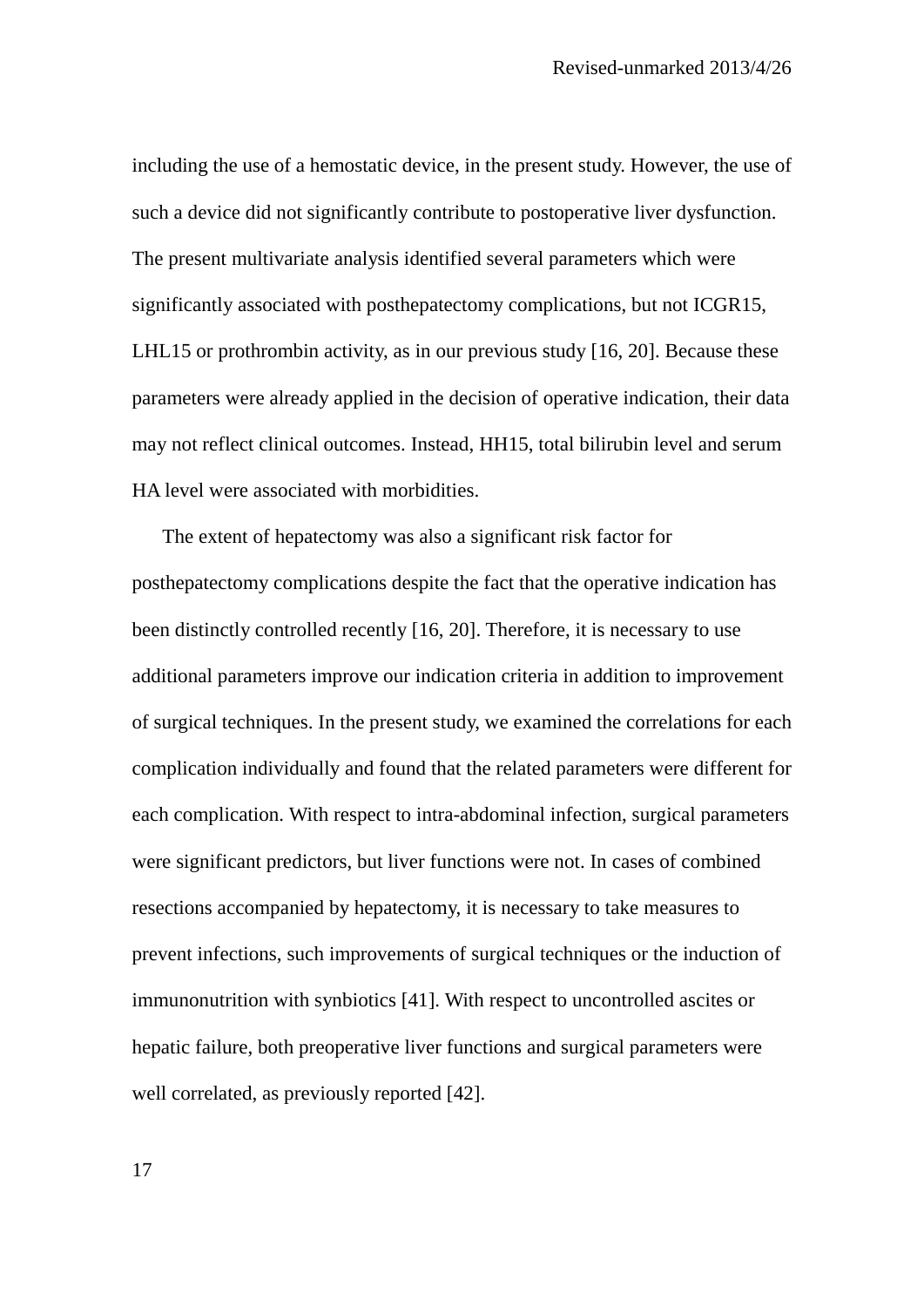In the next step, we attempted to derive a predictive formula for each complication for preoperative assessment. The amount of blood loss or transfusion could not be accurately predicted before operation, and the Liver Damage Grade included another three predictive parameters of ICGR15, bilirubin level and prothrombin activity [43]. These parameters were therefore not applied in the next multivariate linear regression analysis. To reduce blood loss and transfusion, the improvement of surgical skills or greater utilization of auto-transfusion were necessary, as previously reported [40, 44]. The Liver Damage Grade according to the Liver Cancer Study Group of Japan [21, 43] may be useful as a comprehensive liver functional scoring system for the prediction of posthepatectomy complications. HH15 and serum HA level correlated with complications in the present study. The serum HA concentration reflects the function of hepatic sinusoids and is a sensitive marker of liver endothelial cell dysfunction after liver ischemia [45, 46]. Yachida et al. [10] and we in our previous study [37] reported a predictive cut-off value of 150 ng/ml for post-hepatectomy complications. However, in the present study, a lower cut-off level of 75 ng/ml was useful for the prediction of various complications. As expected by our hypothesis, HH15 was also significantly correlated with posthepatectomy complications. Even if LHL15 level is normal, it is necessary to consider the functional liver reserve when HH15 is increased over 0.6, according to our present results. We attempted to complete the predictive formula; however, a close correlation with morbidity was not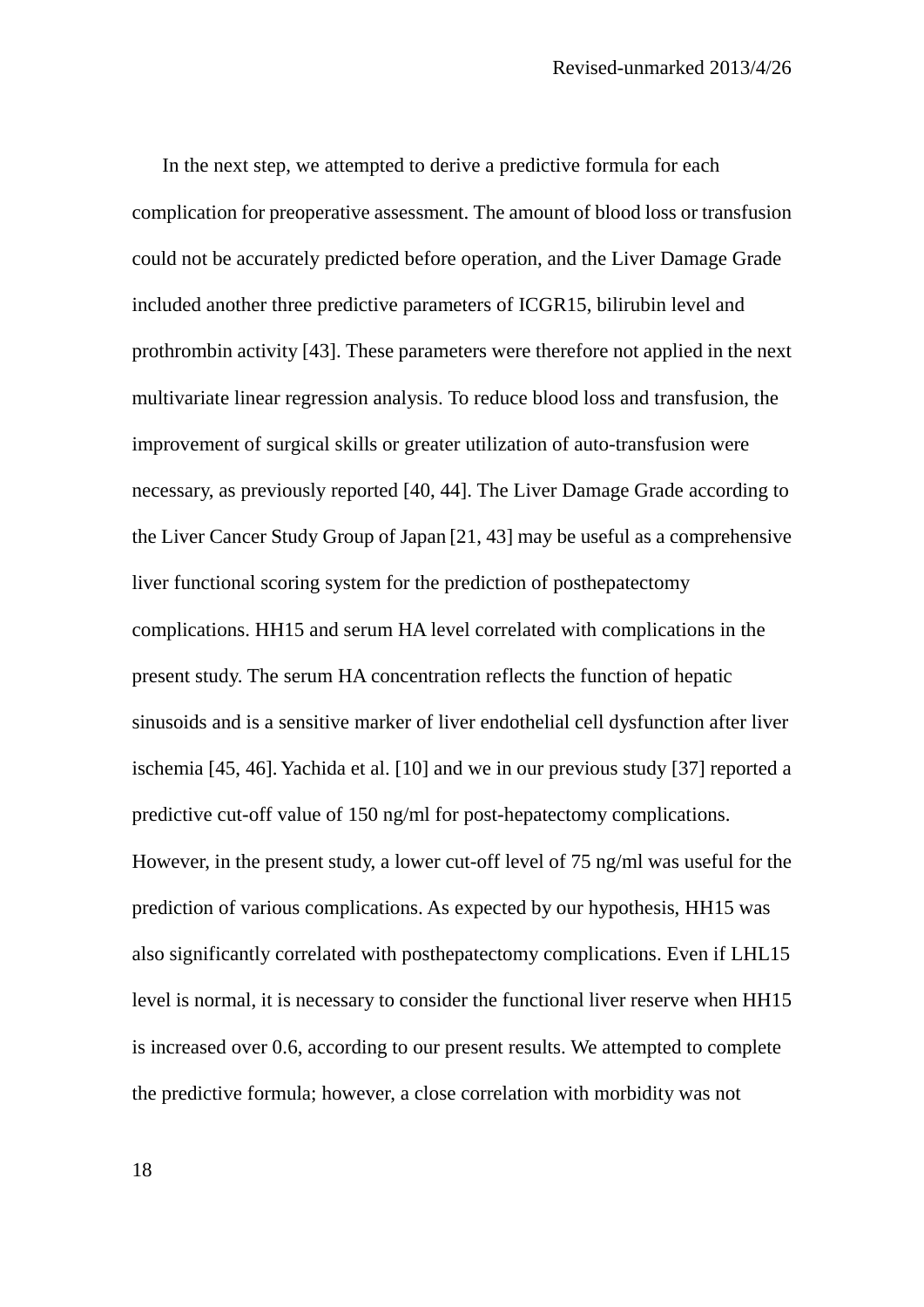observed at this stage. Therefore, we should prospectively apply these formulae in the next validation set of patients to clarify the significance of our present trial.

 In the present study, the relationships between 22 clinicopathologic/surgical parameters and post-hepatectomy complications were examined. Our results showed that 15 parameters were significantly associated with post-hepatectomy complications by the univariate analysis and 8 parameters (the presence of chronic hepatic injury, HH15, total bilirubin level, serum HA level, the extent of hepatectomy, the combined resection of another organ or major vessels accompanied with hepatectomy and operative time) were selected by the multivariate analysis. Increased HH15, total bilirubin level, serum HA, and major hepatectomy were independent predictive parameters for overall hepatectomy-related complications. The presence of chronic liver injury, increased levels of bilirubin and serum HA predicted uncontrolled ascites; the combined resection of major vessels and longer operative time predicted intra-abdominal infection; and increased levels of HH15 and serum HA predicted hepatic failure. This comprehensive predictive model should be useful even in posthepatectomy patients with chronic viral hepatitis and bile duct carcinomas [47].

19 In conclusion, in patients who are scheduled for major hepatic resection, certain pretreatments, such as portal embolization or reduced scope of surgery, are useful to avoid posthepatectomy complications, and efforts to limit blood loss or transfusion during surgery should also be considered in planning the technical aspects of surgical management. The comprehensive predictive formulae from the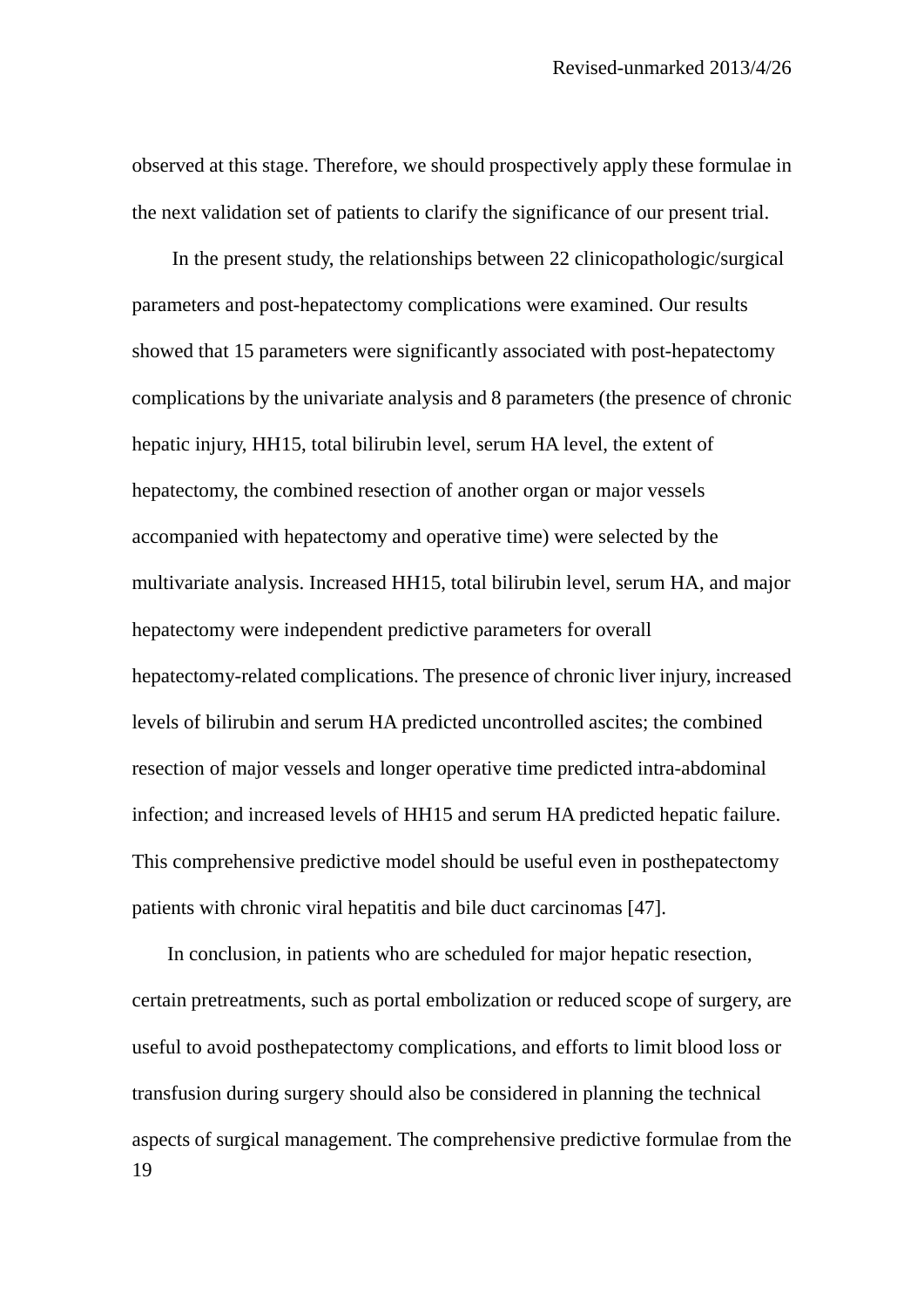present analysis would be useful for the prediction of morbidity before hepatectomy, and their further prospective evaluation is necessary. Through an adequately comprehensive assessment of functional and surgical factors, more appropriate treatment strategies may be selected for patients with hepatic injuries to avoid serious posthepatectomy complications.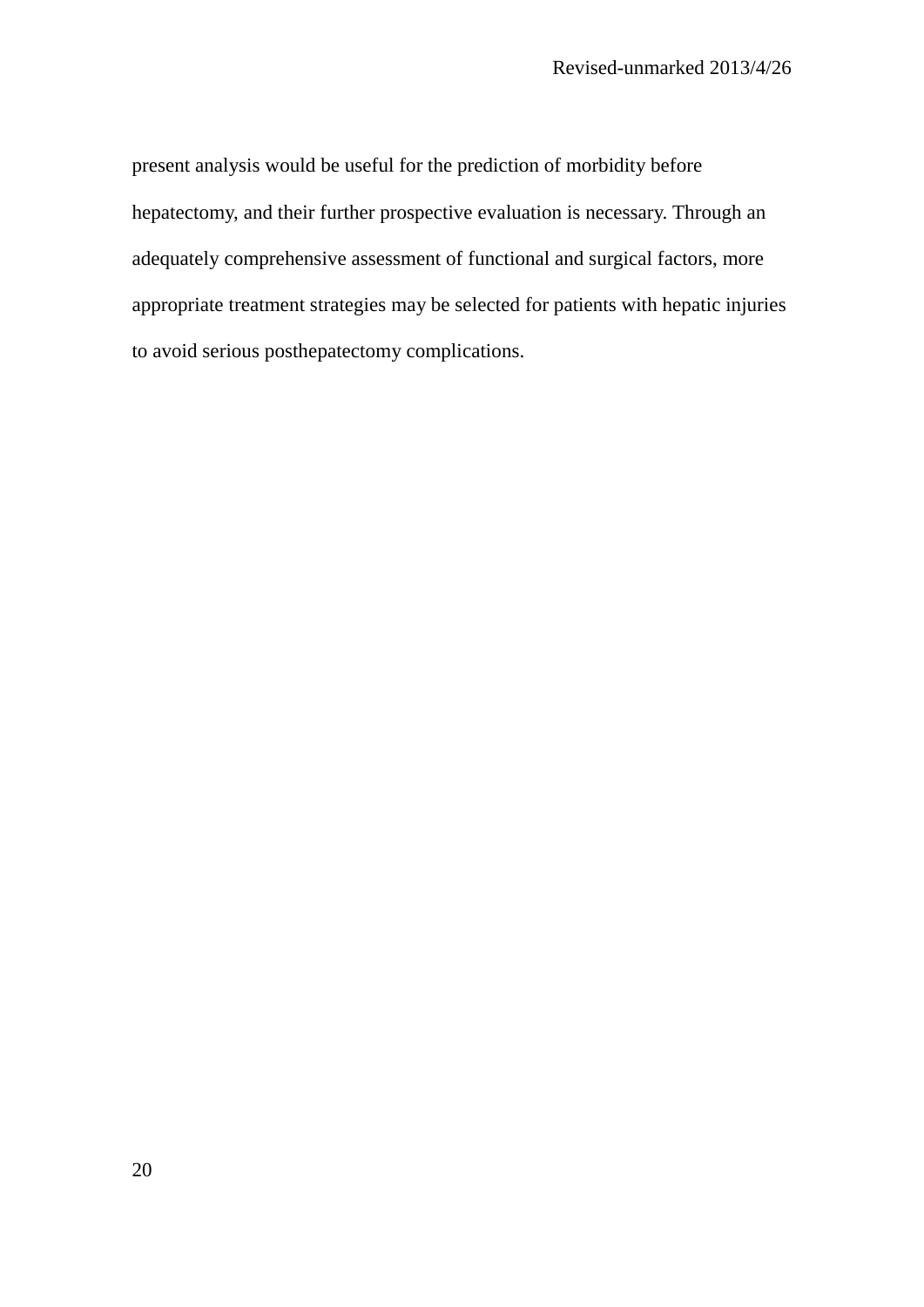### **REFERENCES**

- (1) Poon RT, Fan ST, Lo CM, et al. Improving perioperative outcome expands the role of hepatectomy in management of benign and malignant hepatobiliary diseases: analysis of 1222 consecutive patients from a prospective database. Ann Surg*.* 2004;240:698.
- (2) Kokudo N, Vera DR, Tada K, et al. Predictors of successful hepatic resection: Prognostic usefulness of hepatic asialoglycoprotein receptor analysis. World J Surg. 2002;26:1342.
- (3) Fan T, Lo CM, Liu CL, et al. Hepatectomy for hepatocellular carcinoma: toward zero hospital deaths. Ann. Surg. 1999;229: 322.
- (4) Fan ST. Methods and related drawbacks in the estimation of surgical risks in cirrhotic patients undergoing hepatectomy. Hepatogastroenterology 2002;49:17.
- (5) Miyagawa S, Makuuchi M, Kawasaki S, et al. Criteria for safe hepatic resection. Am. J Surg. 1995;169: 589.
- (6) Hemming AW, Scudamore CH, Shackleton CR, et al. Indocyanine green clearance as a predictor of successful hepatic resection in cirrhotic patients. Am. J Surg. 1992;163: 515.
- (7) Nagino M, Nimura Y, Kamiya J, et al. Changes in hepatic lobe volume in biliary tract cancer patients after right portal vein embolization. Hepatology. 1995;21:434.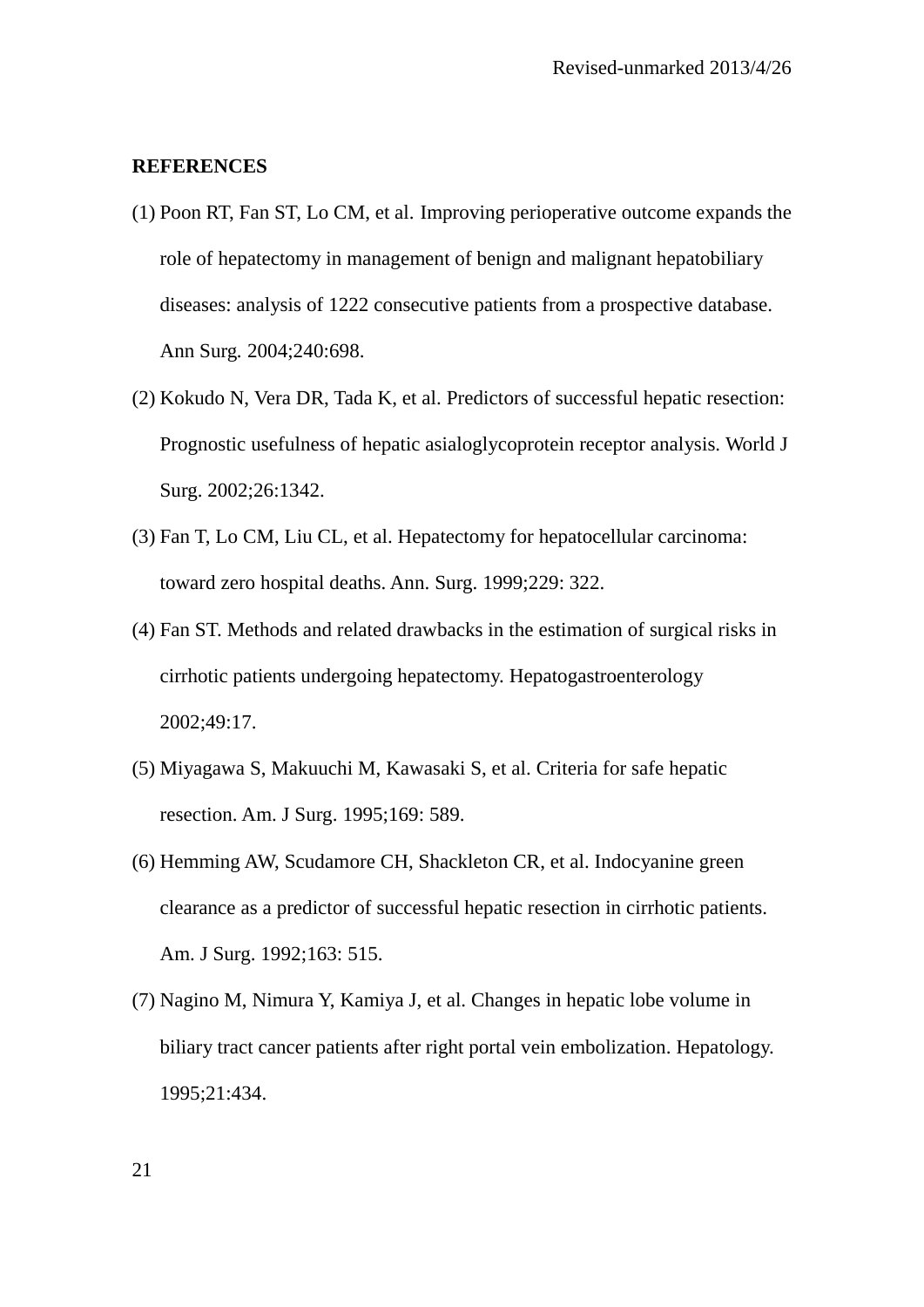- (8) El-Desoky A, Seifalian AM, Cope M, et al. Experimental study of liver dysfunction evaluated by direct indocyanine green clearance using near infrared spectroscopy. Br J Surg. 1999;86:1005.
- (9) Schneider PD. Preoperative assessment of liver function. Surg Clin North Am. 2004;84:355.
- (10) Yachida S, Wakabayashi H, Kokudo Y, et al. Measurement of serum hyaluronate as a predictor of human liver failure after major hepatectomy. World J Surg. 2000;24:359.
- (11) Mitsumori A, Nagaya I, Kimoto S, et al. Preoperative evaluation of hepatic functional reserve following hepatectomy by technetium-99 m galactosyl human serum albumin liver scintigraphy and computed tomography. Eur. J Nucl. Med. 1998;25:1377.
- (12) Yamada T, Hisanaga M, Nakajima Y, et al. The serum interleukin 8 level reflects hepatic mitochondrial redox state in hyperthermochemohypoxic isolated liver perfusion with use of a venovenous bypass. Surgery. 1999;125:304.
- (13) Andres A, Toso C, Moldovan B, et al. Complications of elective liver resections in a center with low mortality: a simple score to predict morbidity. Arch Surg. 2011;146:1246.
- (14) Cucchetti A, Ercolani G, Vivarelli M, et al. Impact of model for end-stage liver disease (MELD) score on prognosis after hepatectomy for hepatocellular carcinoma on cirrhosis. Liver Transpl. 2006;12:966.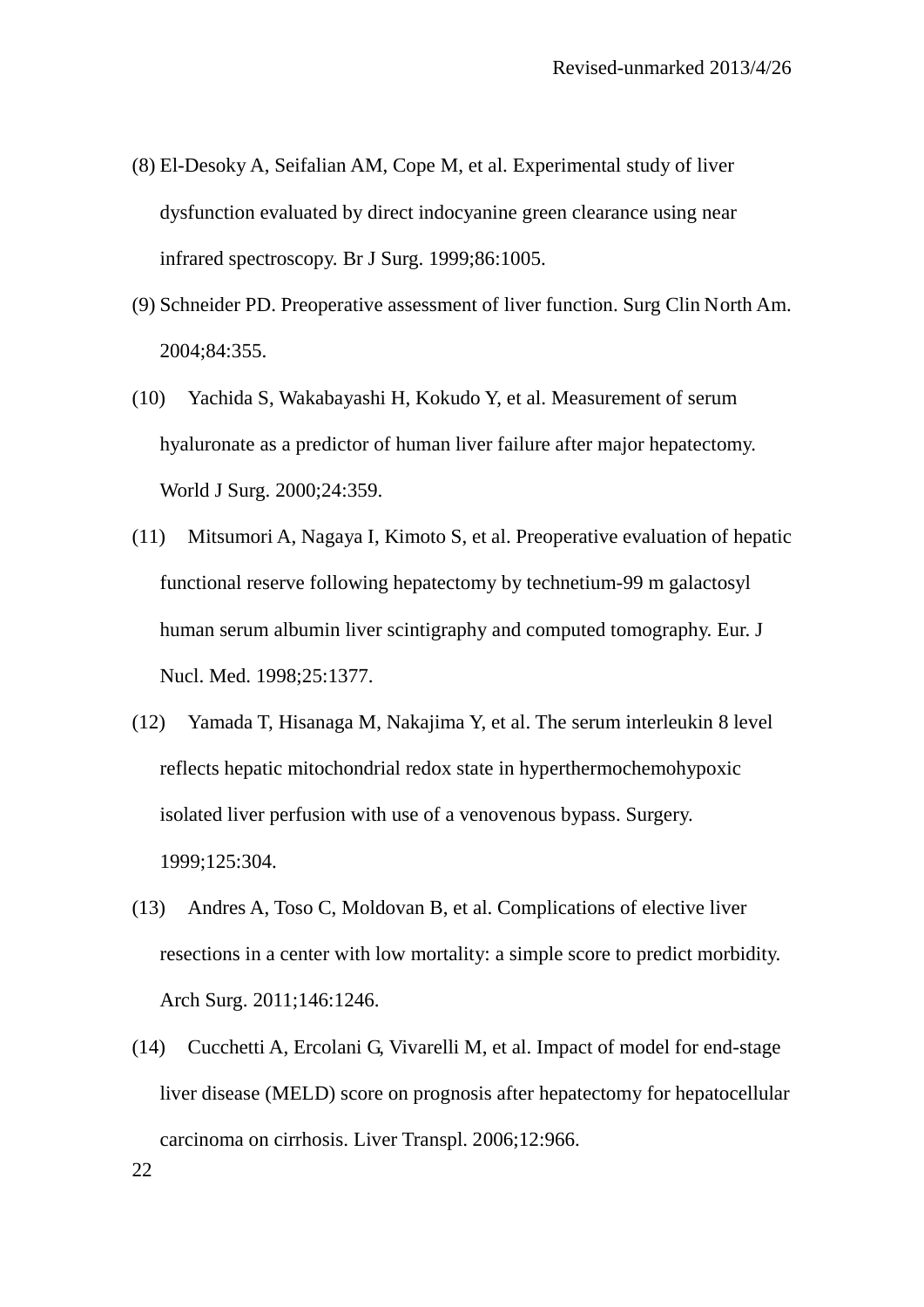- (15) Imamura H, Sano K, Sugawara Y, et al. Assessment of hepatic reserve for indication of hepatic resection: decision tree incorporating indocyanine green test. J Hepatobiliary Pancreat Surg. 2005;12:16.
- (16) Nanashima A, Tobinaga S, Abo T, et al. Reducing the incidence of post-hepatectomy hepatic complications by preoperatively applying parameters predictive of liver function. J Hepatobiliary Pancreat Sci. 2010;17:871.
- (17) Balzan S, Belghiti J, Farges O, et al. The "50-50 criteria" on postoperative day 5: an accurate predictor of liver failure and death after hepatectomy. Ann Surg. 2005;242:824.
- (18) Takasaki T, Kobayashi S, Suzuki S, et al. Predetermining postoperative hepatic function for hepatectomies. Int. Surg. 1980;65:309.
- (19) Kubota K, Makuuchi M, Kusaka K, et al. Measurement of liver volume and hepatic functional reserve as a guide to decision-making in resection surgery for hepatic tumors. Hepatology 1997;26:1176.
- (20) Nanashima A, Yamaguchi H, Shibasaki S, et al. Relationship between indocyanine green test and technetium-99 m galactosyl serum albumin scintigraphy in patients scheduled for hepatectomy: Clinical evaluation and patient outcome. Hepatol Res. 2004;28:184.
- (21) Liver cancer study group of Japan. G. Stage. In, editor, Makuuchi M, ed. General Rules for the Clinical and Pathological Study of Primary Liver Cancer The second English edition. Tokyo, Kanehara & Co. 2003:23-25.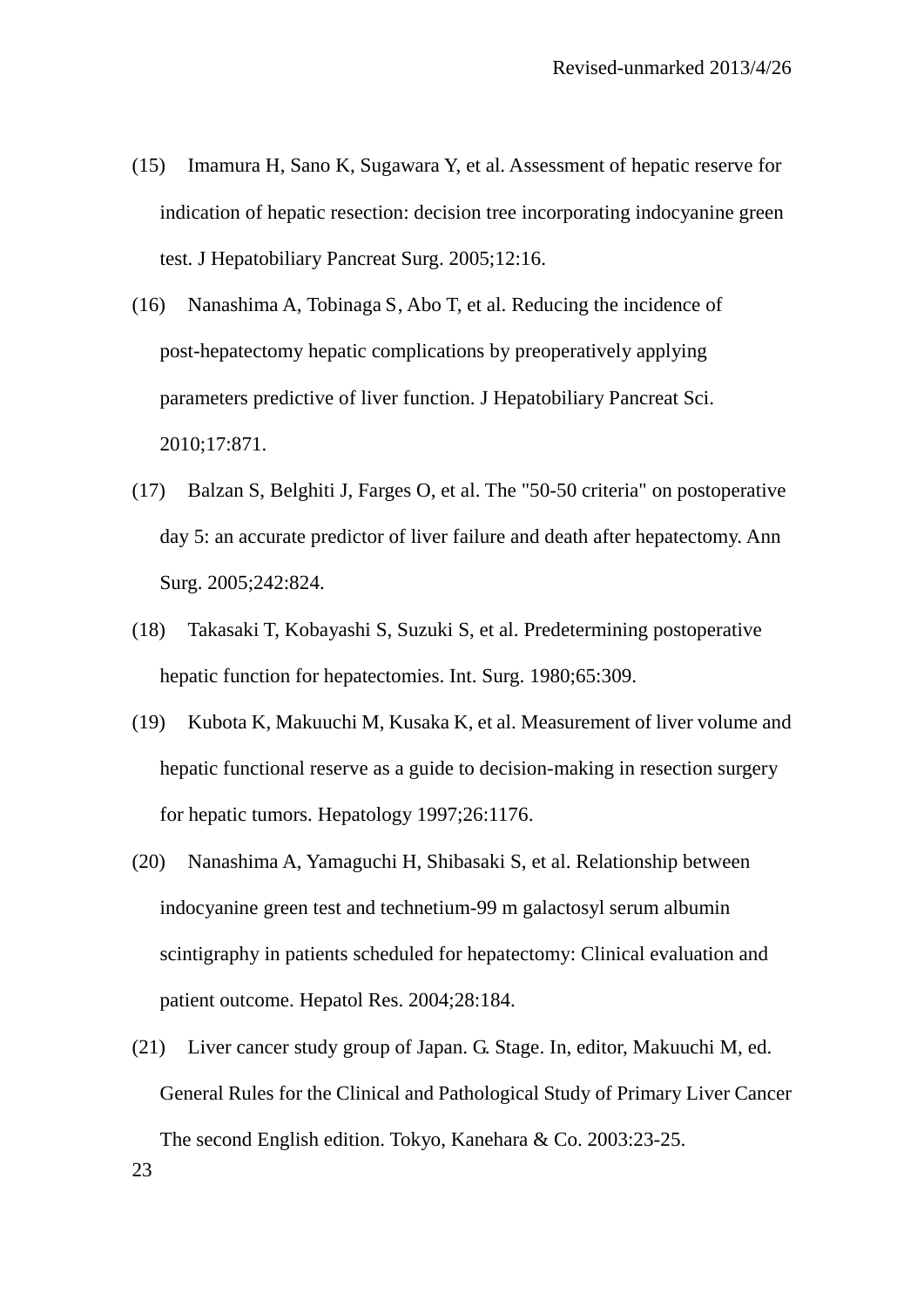- (22) Reddy SK, Marsh JW, Varley PR, et al. Underlying steatohepatitis, but not simple hepatic steatosis, increases morbidity after liver resection: a case-control study. Hepatology. 2012;56:2221.
- (23) Ishigami Y, Masuzawa M, Miyoshi E, et al. Clinical applications of ICG finger monitor in patients with liver disease. J Hepatol. 1993;19:232.
- (24) Hwang EH, Taki J, Shuke N, et al. Preoperative assessment of residual hepatic functional reserve using 99 mTc-DTPA-galactosyl-human serum albumin dynamic SPECT. J Nucl. Med. 1999;40:1644.
- (25) Fujii Y, Shimada H, Endo I, et al. Risk factors of posthepatectomy liver failure after portal vein embolization. J Hepatobiliary Pancreat. Surg. 2003;10:226.
- (26) Redaelli C, Dufour JF, Wagner M, et al. Preoperative Galactose elimination capacity predicts complications and survival after hepatic resection. Ann. Surg. 2002;235:77.
- (27) Yoshikawa A, Kaido T, Seto S, et al. Hepatocyte growth factor promotes liver regeneration with prompt improvement of hyperbilirubinemia in hepatectomized cholestatic rats. J Surg. Res. 1998;78:54.
- (28) Chen X, Zhai J, Cai X, et al. Severity of portal hypertension and prediction of postoperative liver failure after liver resection in patients with Child-Pugh grade A cirrhosis. Br J Surg. 2012;99:1701.
- (29) Greenburg AG. Benefits and risks of blood transfusion in surgical patients. World J Surg. 1996;20:1189.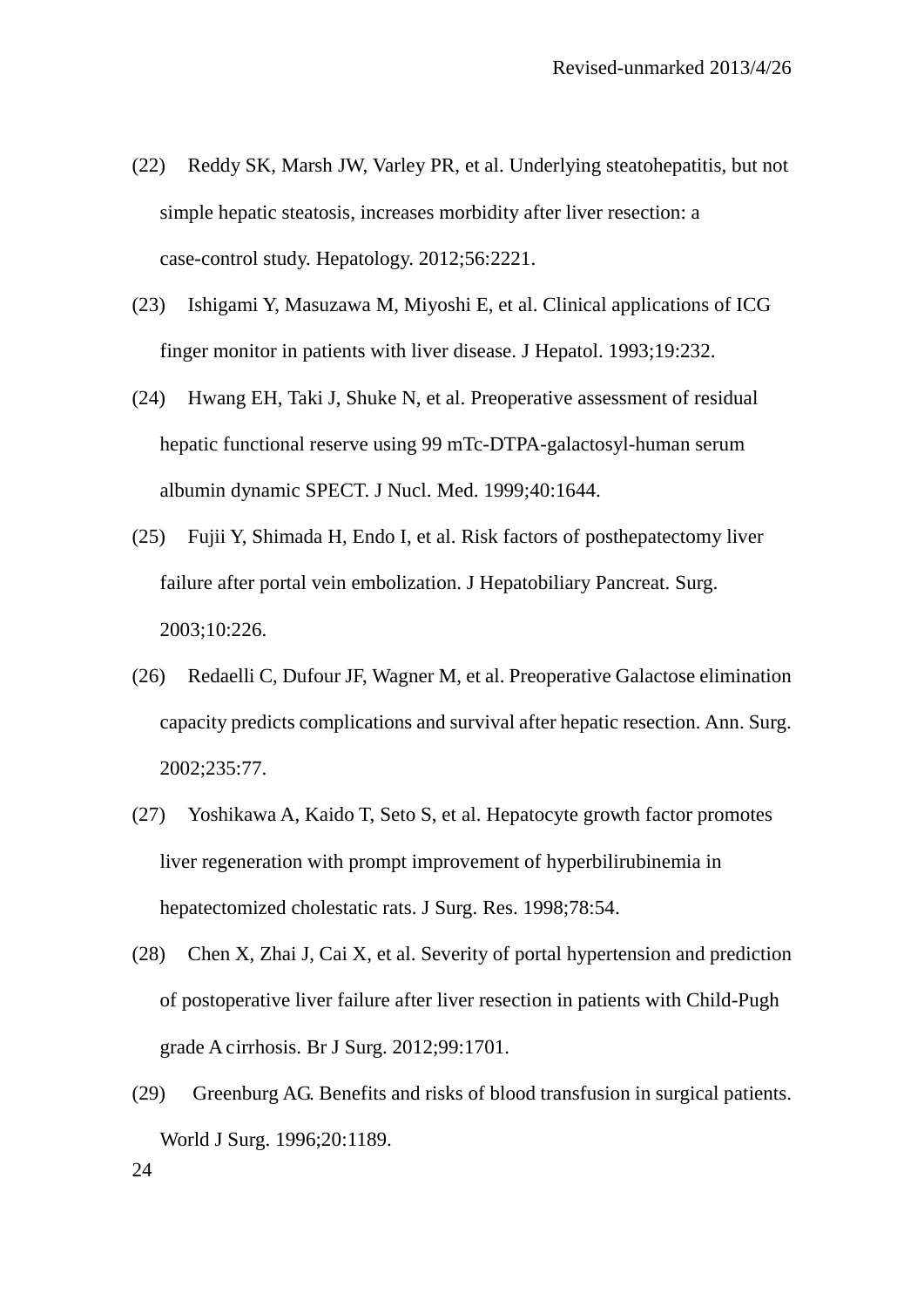- (30) Shirabe K, Shimada M, Gion T, et al. Postoperative liver failure after major hepatic resection for hepatocellular carcinoma in the modern era with special reference to remnant liver volume. J Am. Coll. Surg. 1999;188:304.
- (31) Yanaga K, Honda H, Ikeda Y, et al. Significance of liver size in hepatic surgery. HPB Surg. 1997;10:195.
- (32) Makuuchi M, Thai BL, Takayasu K, et al. Preoperative portal embolization to increase safety of major hepatectomy for hilar bile duct carcinoma: a preliminary report. Surgery 1990;107:521.
- (33) Dufour DR, Lott JA, Nolte FS, et al. Diagnosis and monitoring of hepatic injury. II. Recommendations for use of laboratory tests in screening, diagnosis, and monitoring. Clin. Chem. 2000;46:2050.
- (34) N'Kontchou G, Mahamoudi A, Aout M, et al. Radiofrequency ablation of hepatocellular carcinoma: long-term results and prognostic factors in 235 Western patients with cirrhosis. Hepatology. 2009;50:1475.
- (35) Sakamoto Y, Shimada K, Nara S, et al. Risk factors for early bilirubinemia after major hepatectomy for perihilar cholangiocarcinoma with portal vein embolization. Hepatogastroenterology. 2010;57:22.
- (36) Chen XP, Qiu FZ, Wu ZD, et al. Chinese experience with hepatectomy for huge hepatocellular carcinoma. Br J Surg. 2004;91:322.
- (37) Nanashima A, Yamaguchi Y, Tanaka K, et al. Preoperative serum hyaluronic acid level as a good predictor of posthepatectomy complications. Surg. Today 2004;34:913.

25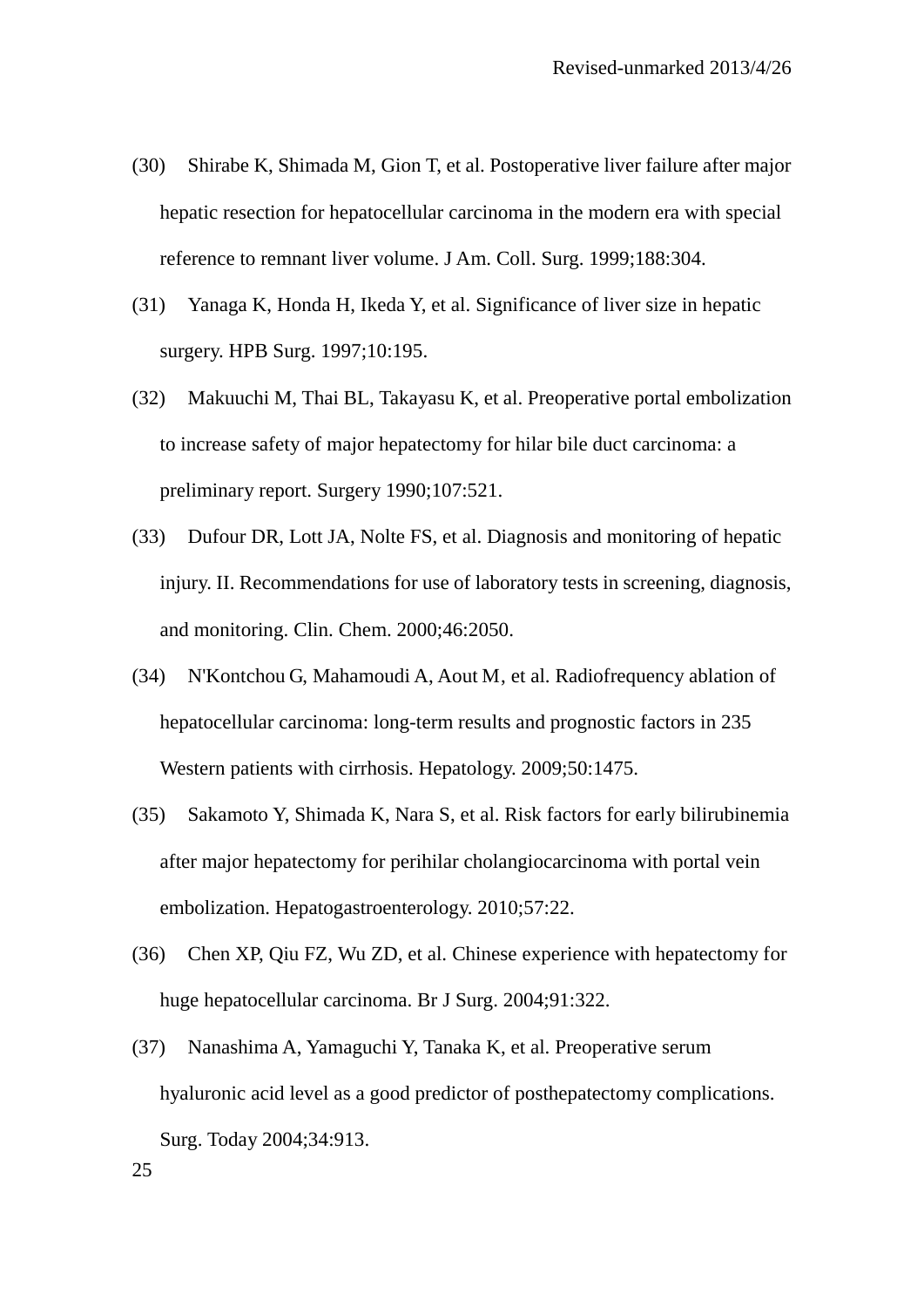- (38) Kawamura H, Kamiyama T, Nakagawa T, et al. Preoperative evaluation of hepatic functional reserve by converted ICGR15 calculated from Tc-GSA scintigraphy. J Gastroenterol Hepatol. 2008;23:1235.
- (39) Iguchi T, Sato S, Kouno Y, et al. Comparison of Tc-99 m-GSA scintigraphy with hepatic fibrosis and regeneration in patients with hepatectomy. Ann Nucl Med. 2003;17:227.
- (40) Chiappa A, Zbar AP, Bertani E, et al. The Ligasure vessel sealer in liver resection: a pilot study. Hepatogastroenterology. 2007;54:2353.
- (41) Sugawara G, Nagino M, Nishio H, et al. Perioperative synbiotic treatment to prevent postoperative infectious complications in biliary cancer surgery: a randomized controlled trial. Ann Surg. 2006;244:706.
- (42) Yang T, Zhang J, Lu JH, et al. Risk factors influencing postoperative outcomes of major hepatic resection of hepatocellular carcinoma for patients with underlying liver diseases. World J Surg. 2011;35:2073.
- (43) Ikai I, Takayasu K, Omata M, et al; Liver Cancer Study Group of Japan. A modified Japan Integrated Stage score for prognostic assessment in patients with hepatocellular carcinoma. J Gastroenterol. 2006;41:884.
- (44) Park JO, Gonen M, D'Angelica MI, et al. Autologous versus allogeneic transfusions: no difference in perioperative outcome after partial hepatectomy. Autologous transfusion on hepatectomy outcome. J Gastrointest Surg. 2007;11:1286.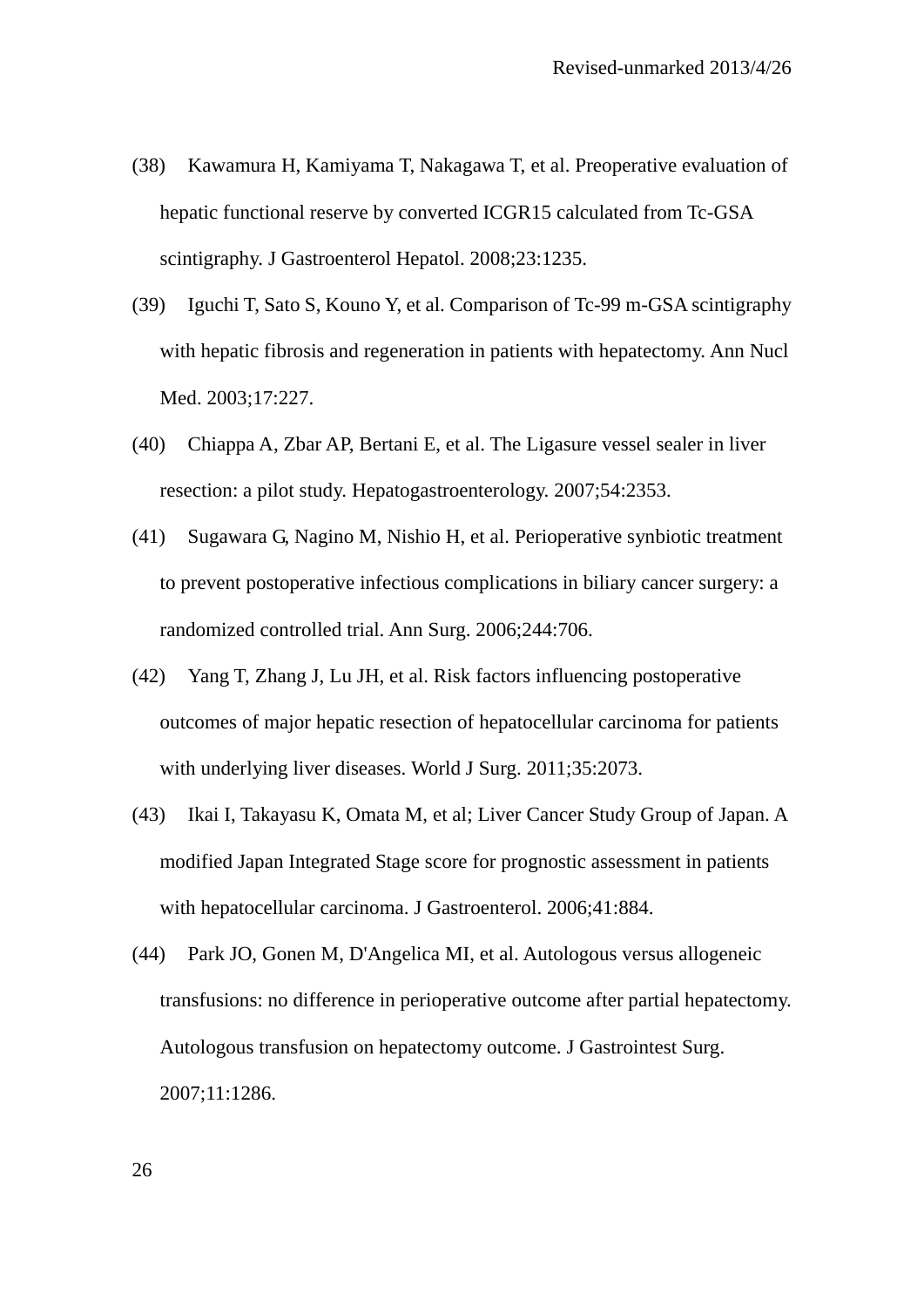- (45) Pontinha N, Pessegueiro H, Barros H. Serum hyaluronan as a marker of liver fibrosis in asymptomatic chronic viral hepatitis B. Scand. J Clin. Lab. Invest. 1999;59:343.
- (46) Idobe Y, Murawaki Y, Ikuta Y, et al. Post-prandial serum hyaluronan concentration in patients with chronic liver disease. Intern Med. 1998;37:568.
- (47) Das BC, Isaji S, Kawarada Y. Analysis of 100 consecutive hepatectomies: risk factors in patients with liver cirrhosis or obstructive jaundice. World J Surg. 2001;25:266.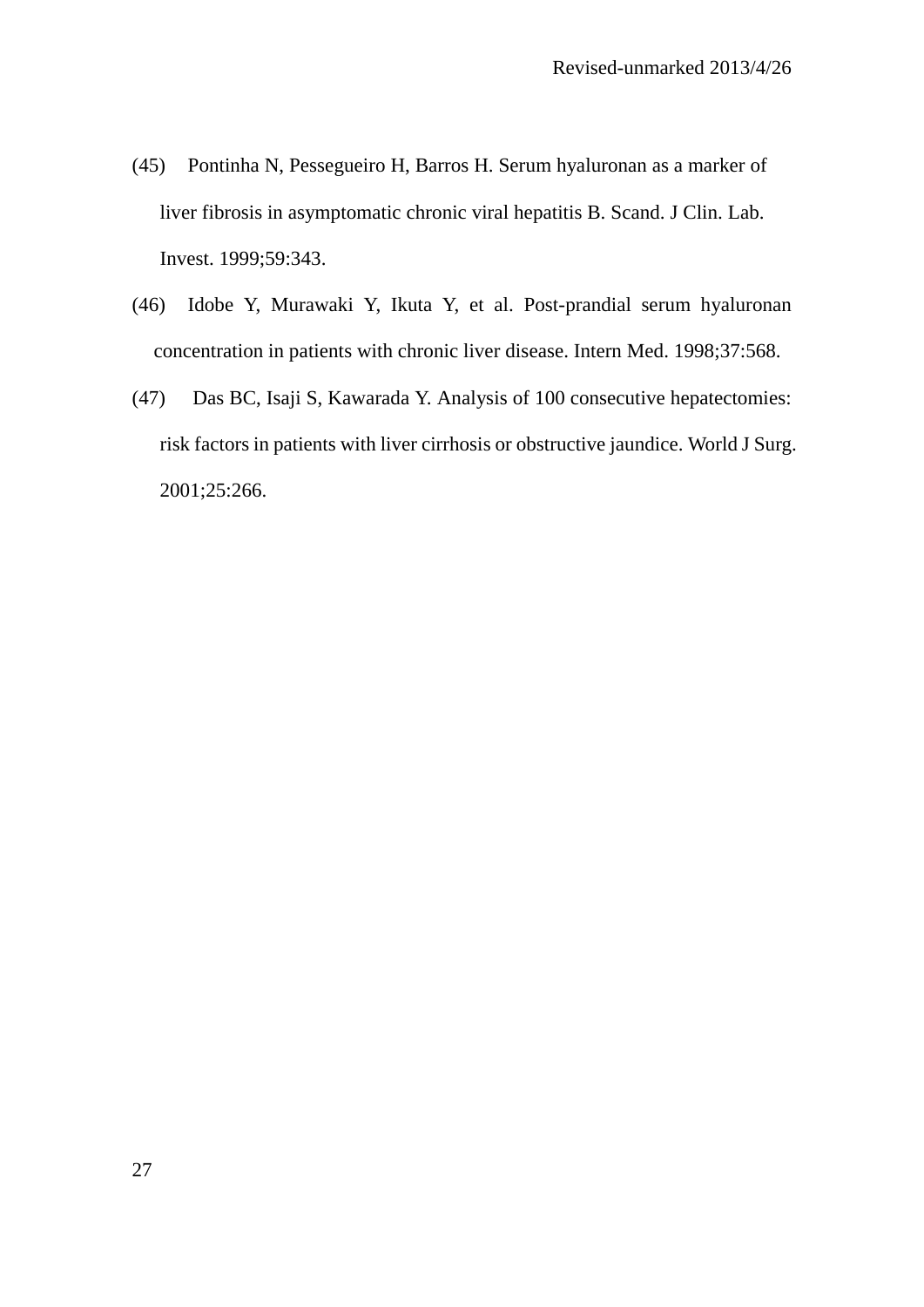## **FIGURE LEGEND**

**Fig. 1** The analysis of receiver operating characteristic (ROC) curves using each predictive formula for post-hepatectomy complications. The cut-off values were calculated by the sensitivity and 1-specificity.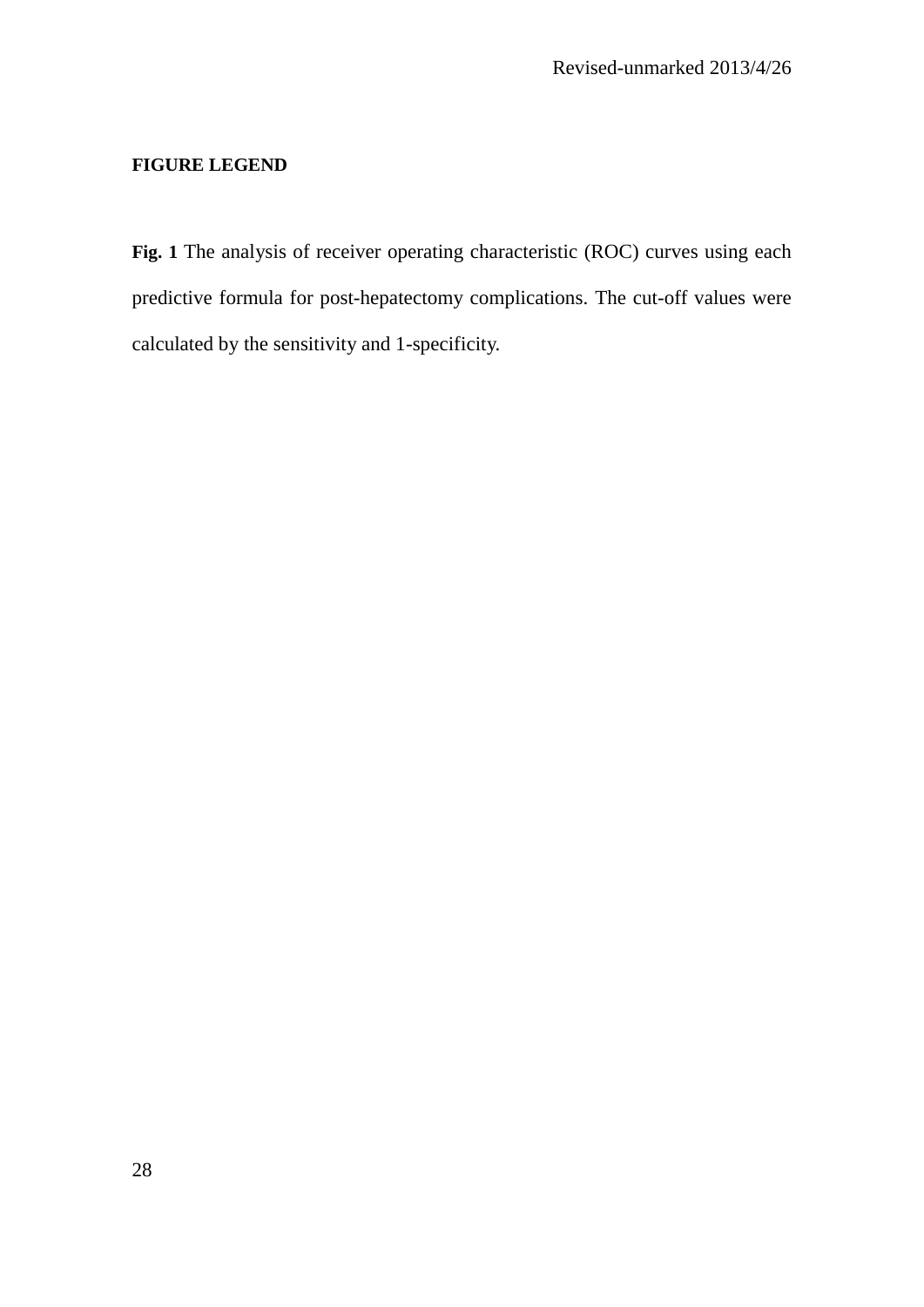# Figure 1





b) Uncontrolled ascites: Cut-off value: 3.0

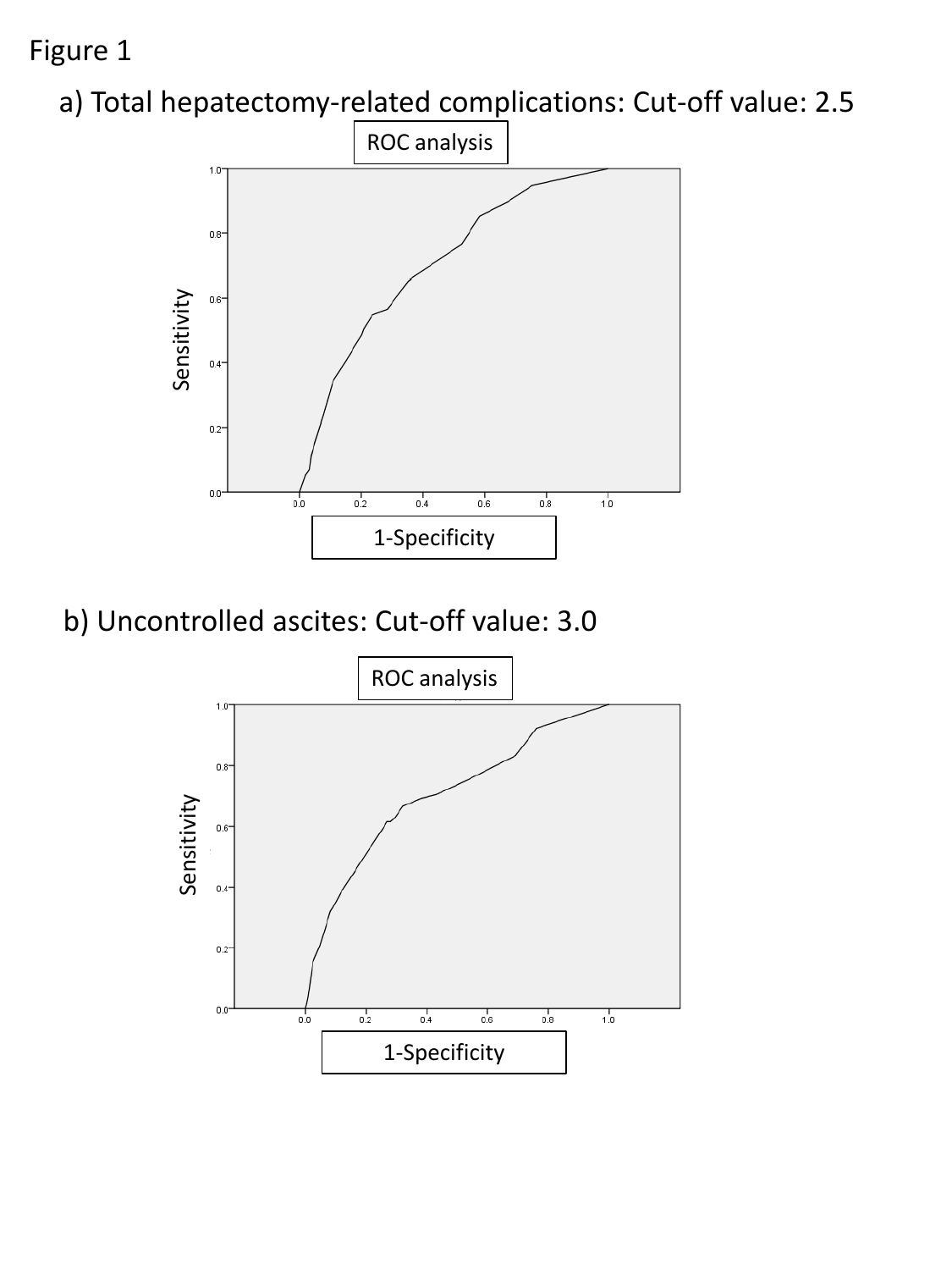

d) Hepatic failure: Cut-off value: 7.2



c) Intra-abdominal infection: Cut-off value: 5.7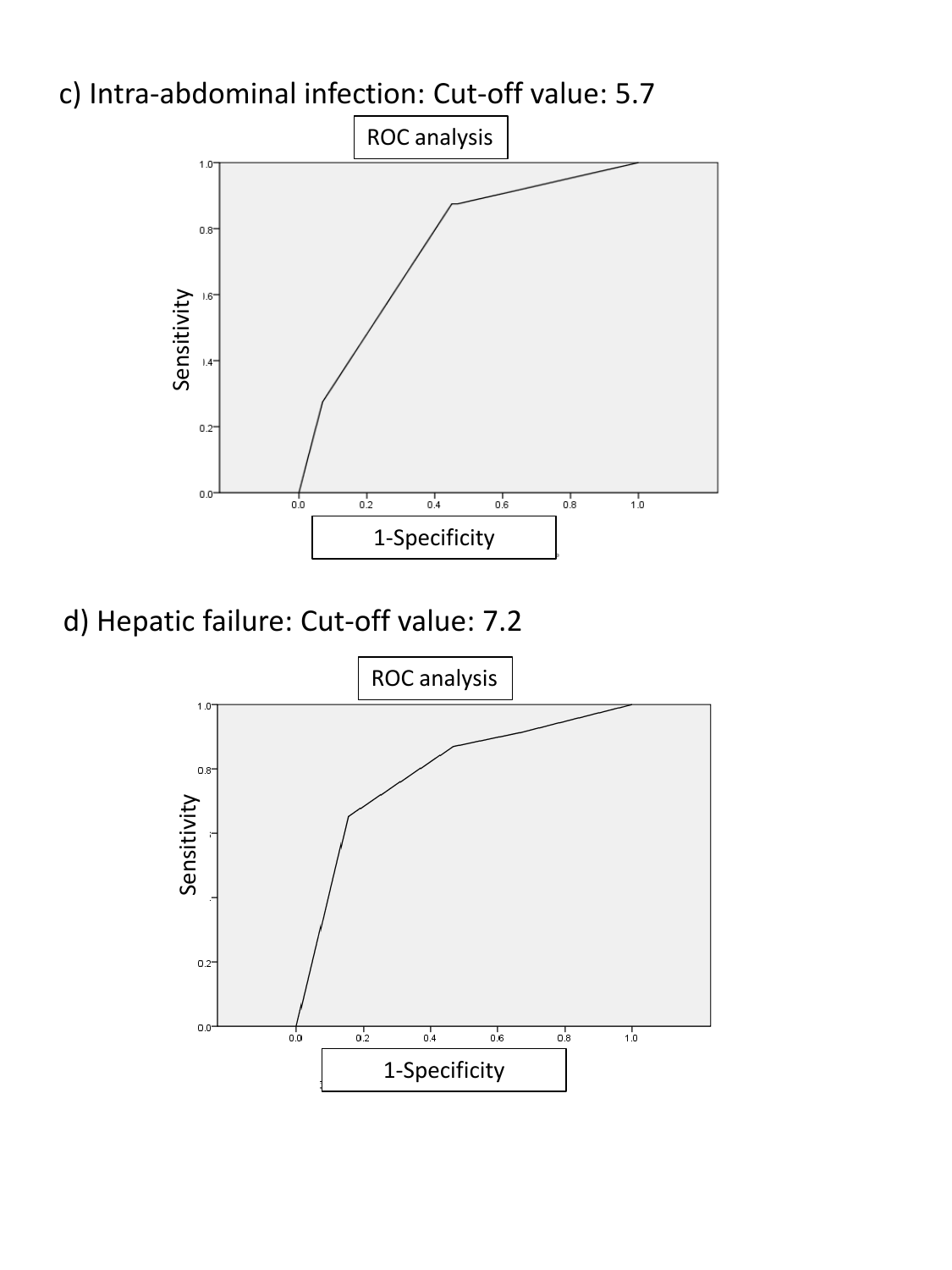**Table 1.** Comparison of patient demographics, preoperative liver functional parameters and surgical records in patients with and without post-hepatectomy complications.

|                                           | Complication    | Complication    | P value | Predictive    |
|-------------------------------------------|-----------------|-----------------|---------|---------------|
|                                           | $(-)$           | $(+)$           |         | cut-off value |
|                                           | $(n=327)$       | $(n=115)$       |         |               |
| Age (years)                               | $66 + 11$       | $64 \pm 10$     | 0.057   |               |
| ICGR15 $(\%)$                             | $12.9 + 9.6$    | $15.2 + 9.3$    | 0.018   | 11            |
| LHL15                                     | $0.92 \pm 0.03$ | $0.89 + 0.05$   | 0.015   | 0.90          |
| <b>HH15</b>                               | $0.58 + 0.08$   | $0.61 \pm 0.09$ | < 0.01  | 0.60          |
| LHL15/HH15                                | $1.64 \pm 0.28$ | $1.53 \pm 0.29$ | < 0.01  | 1.60          |
| Total bilirubin (mg/dl)                   | $1.1 \pm 0.7$   | $1.4 + 1.8$     | 0.011   | 1.0           |
| ALT (IU/L)                                | $58 + 64$       | $61 + 78$       | 0.445   |               |
| Platelet count $\left(\text{mm}^3\right)$ | $20 + 9$        | $19 \pm 10$     | 0.128   |               |
| Prothrombin activity (%)                  | $94 \pm 12$     | $91 \pm 16$     | 0.040   | 91            |
| Hyaluronic acid (ng/ml)                   | $104 \pm 112$   | $196 \pm 188$   | < 0.01  | 75            |
| Operating time (minutes)                  | $412 \pm 128$   | $473 \pm 192$   | < 0.01  | 500           |
| Hepatic transection time (minutes)        | $48 + 21$       | $50 + 21$       | 0.380   |               |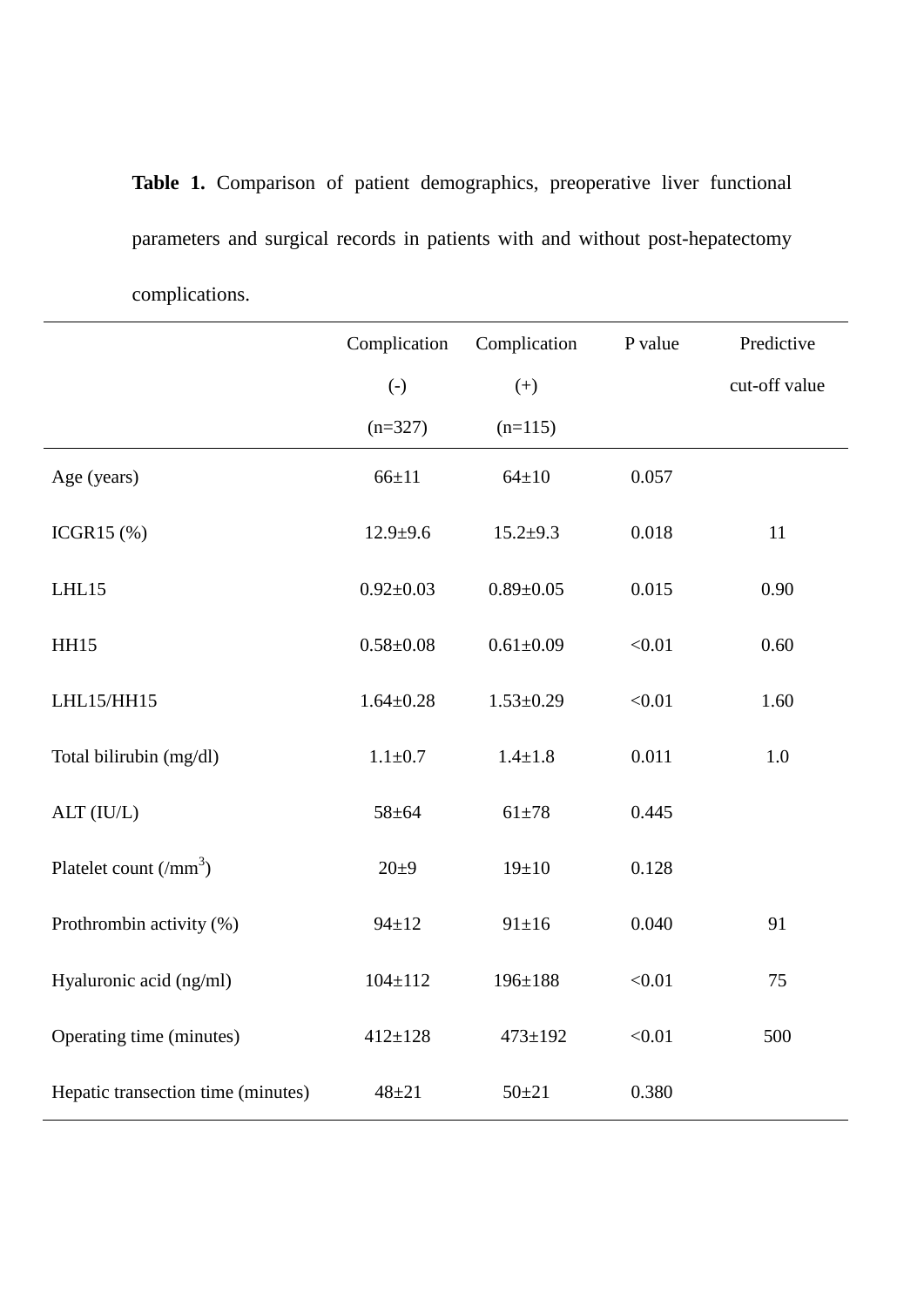| Blood loss (ml)        | $922 \pm 879$ | $1515 \pm 1052$ | < 0.01 | 950 |
|------------------------|---------------|-----------------|--------|-----|
| Blood transfusion (ml) | $237 \pm 552$ | $701 \pm 915$   | < 0.01 | 300 |

Data are presented as the mean  $\pm$  standard deviation.

Predictive value calculated by the analysis of receiver operating characteristic (ROC)

curves.

ALT: alanine aminotransferase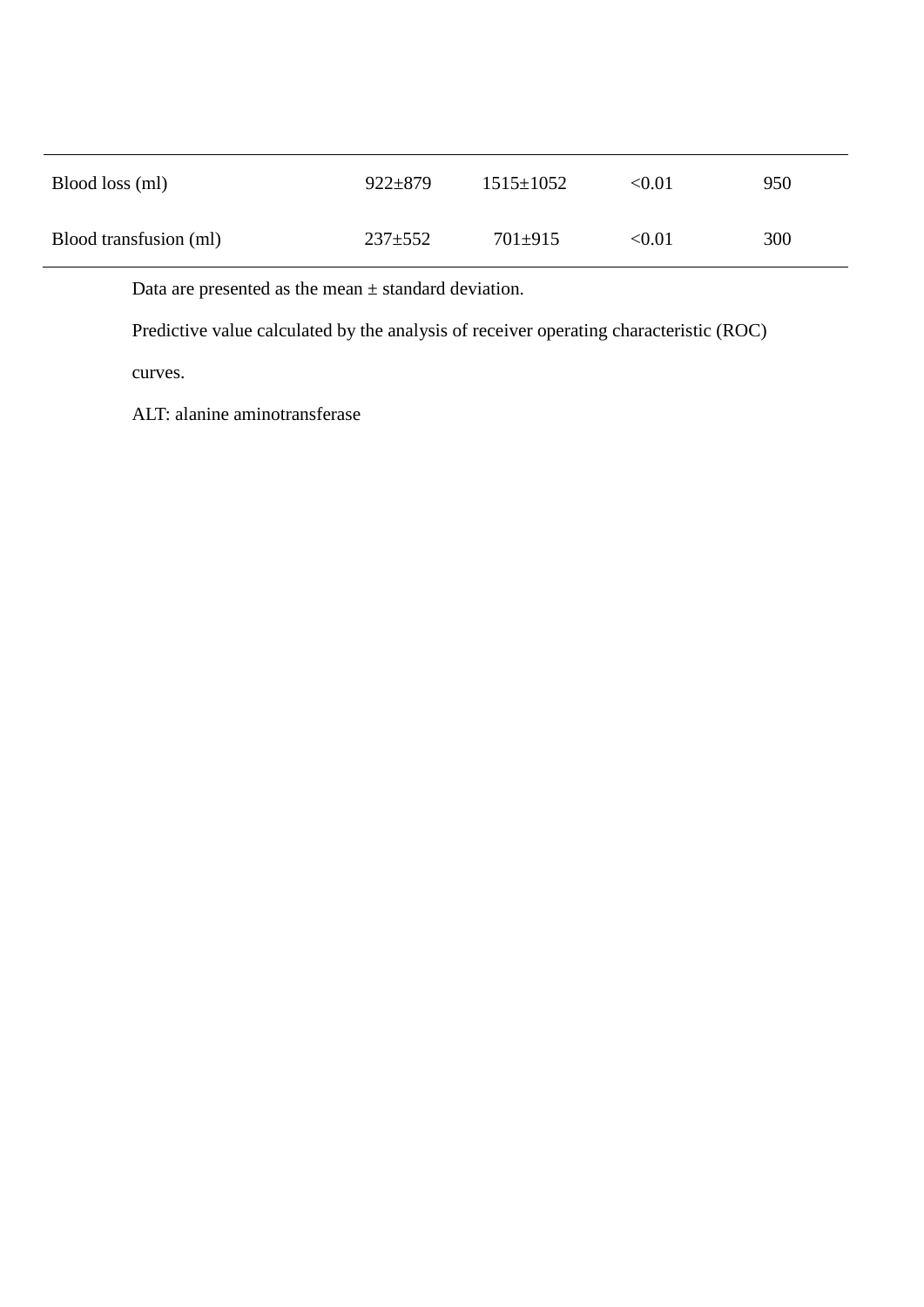# **Table 2.** Relationship between patient demographics or surgical factors and

post-hepatectomy complications.

|                                                     | Complication (-) | Complication $(+)$ | P value |
|-----------------------------------------------------|------------------|--------------------|---------|
|                                                     | $(n=327)$        | $(n=115)$          |         |
| Gender                                              |                  |                    |         |
| Male/Female                                         | 212/115          | 87/28              | 0.088   |
| Background liver                                    |                  |                    |         |
| Normal/chronic hepatic injury/ obstructive jaundice | 169/143/15       | 33/68/14           | < 0.01  |
| Liver Damage Grade                                  |                  |                    |         |
| A/B                                                 | 296/31           | 79/36              | < 0.01  |
| Type of hepatectomy                                 |                  |                    |         |
| Partial resection, subsegmentectomy or              | 205              | 53                 | 0.003   |
| segmentectomy                                       |                  |                    |         |
| hemihepatectomy or more extended resection          | 122              | 62                 |         |
| Combined organ resection                            |                  |                    |         |
| No/Yes                                              | 251/76           | 76/39              | 0.036   |
| Combined biliary resection and anastomosis          |                  |                    |         |
| No/Yes                                              | 269/58           | 88/27              | 0.227   |
| Combined major vascular resection                   |                  |                    |         |
| No/Yes                                              | 300/27           | 96/19              | 0.019   |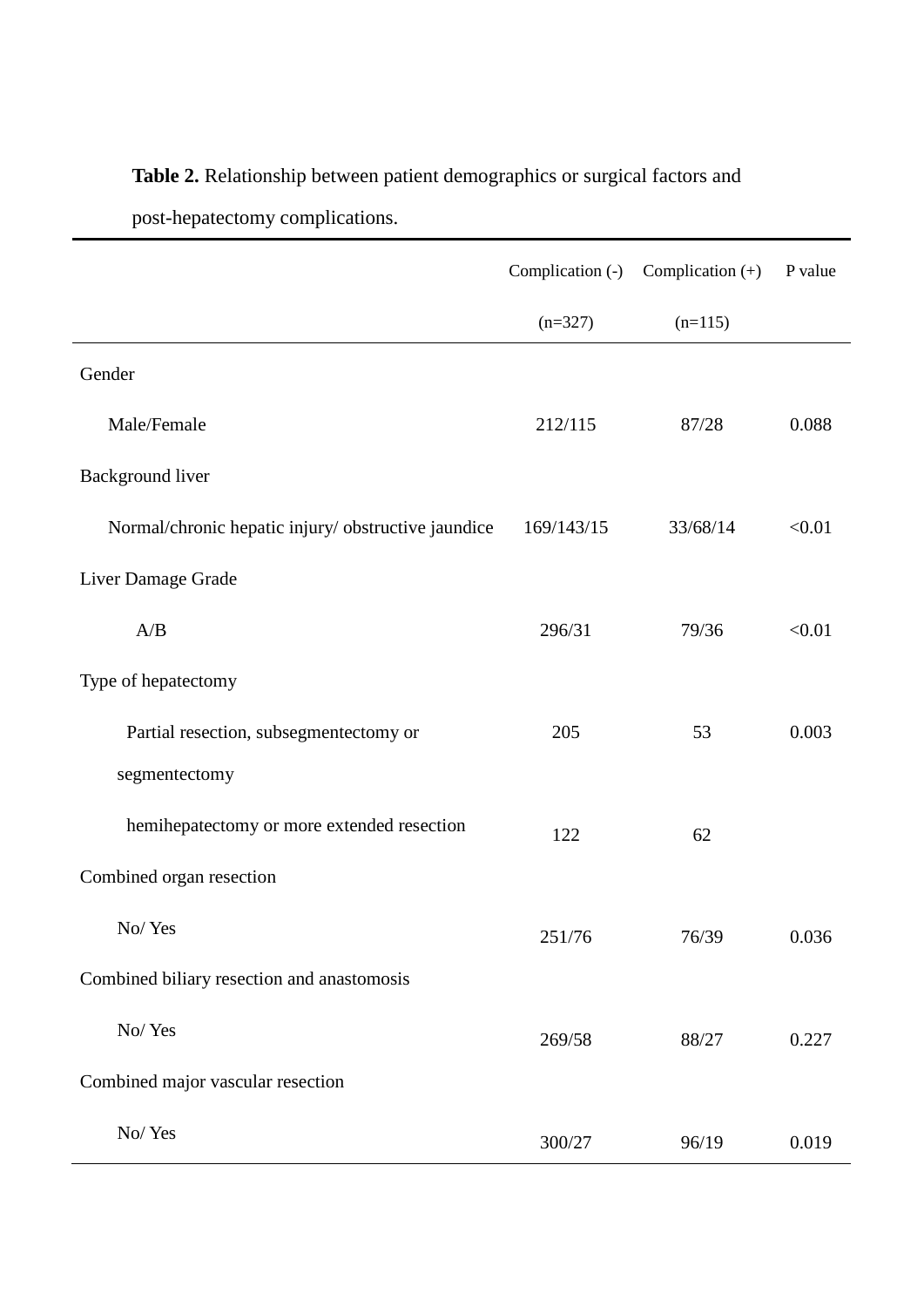Use of vessel sealing devices during transection

| No/Yes | 227/100 | 87/28 | 0.251 |
|--------|---------|-------|-------|
|        |         |       |       |

Liver Damage Grade using ICGR15 by the Liver Cancer Study Group of Japan [21]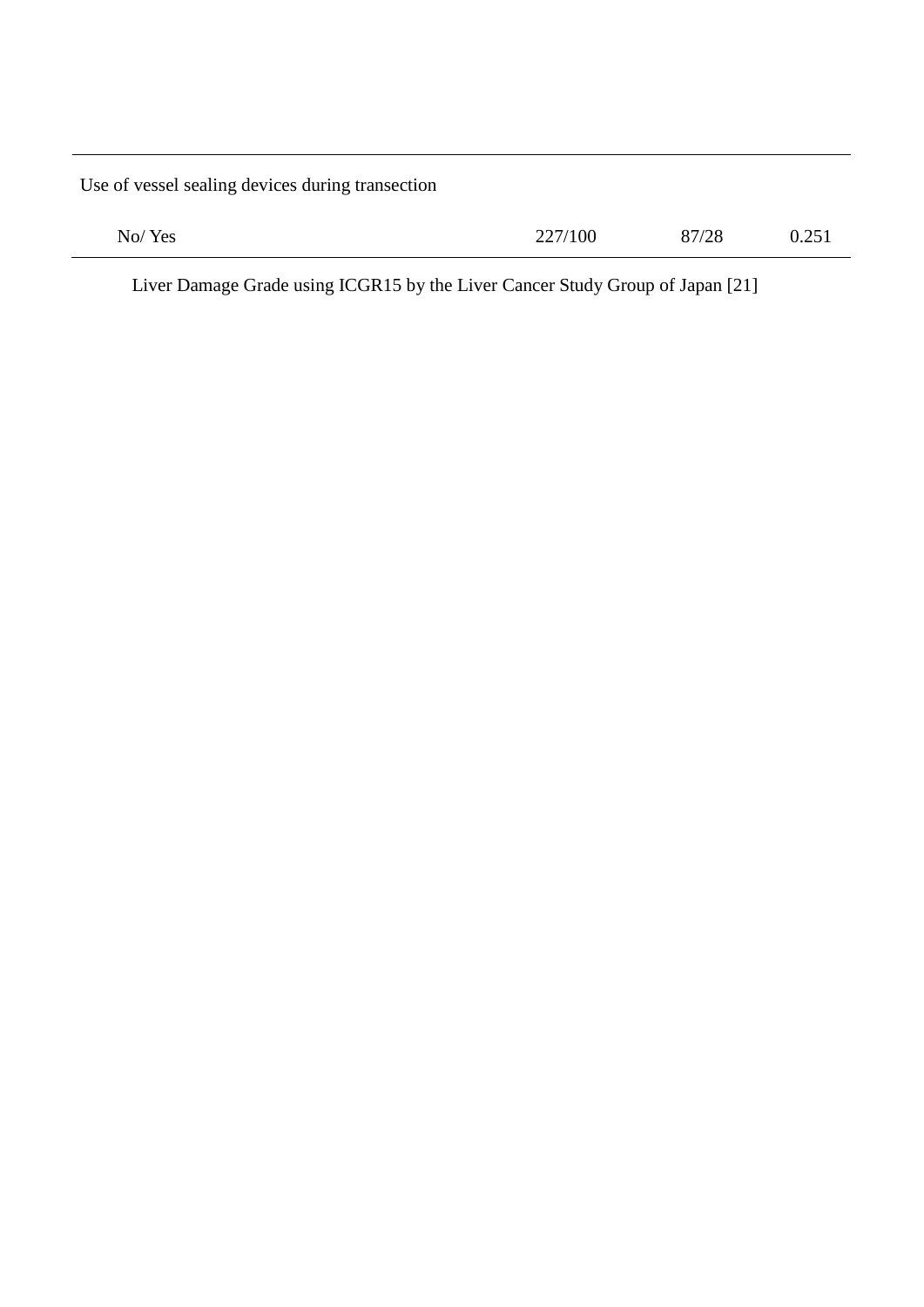| Table 3. Logistical multivariate regression analysis for risk factors associated with post-hepatectomy complications. |  |  |  |  |
|-----------------------------------------------------------------------------------------------------------------------|--|--|--|--|
|-----------------------------------------------------------------------------------------------------------------------|--|--|--|--|

|                             | Hepatectomy associated<br>complications |         | Hepatic failure      |       | Uncontrolled ascites |        | Intra-abdominal infections or<br>abscess formation |        |
|-----------------------------|-----------------------------------------|---------|----------------------|-------|----------------------|--------|----------------------------------------------------|--------|
|                             | OR (95% CI)                             | P value |                      |       |                      |        |                                                    |        |
| Chronic hepatic injury      |                                         |         |                      |       |                      |        |                                                    |        |
| Yes / No                    | $1.92(1.11-3.33)$                       | 0.018   | $1.13(0.39-3.26)$    | 0.820 | $1.95(1.04-3.67)$    | 0.038  | $0.81(0.35-1.87)$                                  | 0.619  |
| ICGR15                      |                                         |         |                      |       |                      |        |                                                    |        |
| $≥11$ vs. <11%              | $0.81(0.49-1.35)$                       | 0.418   | $0.73(0.27-1.96)$    | 0.537 | $0.87(0.49-1.53)$    | 0.617  | $0.73(0.35-1.54)$                                  | 0.405  |
| <b>HH15</b>                 |                                         |         |                      |       |                      |        |                                                    |        |
| $≥0.60$ vs. <0.60           | $2.70(1.07-6.78)$                       | 0.034   | $3.25(1.10-10.69)$   | 0.045 | $2.13(0.78 - 5.79)$  | 0.137  | $2.18(0.43 - 11.11)$                               | 0.347  |
| LHL15                       |                                         |         |                      |       |                      |        |                                                    |        |
| <0.90 vs. $\geq 0.90$       | $1.00(0.42 - 2.34)$                     | 0.418   | $2.67(0.83 - 8.65)$  | 0.100 | $0.63(0.29-1.36)$    | 0.238  | $0.89(0.28-2.87)$                                  | 0.846  |
| LHL15/HH15                  |                                         |         |                      |       |                      |        |                                                    |        |
| $<1.6$ vs. $\geq 1.6$       | $0.57(0.24-1.37)$                       | 0.206   | $0.88(0.32-2.14)$    | 0.335 | $0.80(0.30-2.14)$    | 0.658  | $0.36(0.08-1.67)$                                  | 0.190  |
| Total bilirubin             |                                         |         |                      |       |                      |        |                                                    |        |
| $>1.0$ vs. $<1.0$           | $2.42(1.44-4.08)$                       | < 0.01  | $2.36(0.85 - 6.61)$  | 0.100 | $1.76(0.97-3.19)$    | 0.062  | $0.69(0.28-1.66)$                                  | 0.402  |
| Prothrombin activity        |                                         |         |                      |       |                      |        |                                                    |        |
| <90 vs. $\geq$ 91 %         | $0.91(0.54-1.50)$                       | 0.703   | $0.59(0.21-1.62)$    | 0.305 | $0.83(0.46 - 1.50)$  | 0.544  | $1.43(0.67 - 3.03)$                                | 0.353  |
| Hyaluronic acid level       |                                         |         |                      |       |                      |        |                                                    |        |
| $\geq$ 75 vs. <75 ng/ml     | $1.79(1.07-2.99)$                       | 0.025   | $1.21(0.43-3.43)$    | 0.716 | $2.70(1.51-4.85)$    | < 0.01 | $1.89(0.87-4.09)$                                  | 0.105  |
| Extend of hepatectomy       |                                         |         |                      |       |                      |        |                                                    |        |
| Major vs. minor             | $1.79(1.05-3.06)$                       | 0.032   | $3.21(1.06-9.72)$    | 0.038 | $1.08(0.58-1.99)$    | 0.815  | $1.10(0.50-2.40)$                                  | 0.811  |
| Combined resection of other |                                         |         |                      |       |                      |        |                                                    |        |
| organs                      |                                         |         |                      |       |                      |        |                                                    |        |
| Yes / No                    | $1.35(0.77-2.39)$                       | 0.289   | $1.71(0.62 - 4.74)$  | 0.299 | $2.33(1.22 - 4.46)$  | 0.010  | $1.50(0.70-3.24)$                                  | 0.298  |
| Combined vascular resection |                                         |         |                      |       |                      |        |                                                    |        |
| Yes/No                      | $1.41(0.68-2.89)$                       | 0.353   | $2.79(0.89-8.74)$    | 0.077 | $1.49(0.66 - 3.38)$  | 0.332  | $2.43(1.02 - 5.78)$                                | 0.045  |
| Operation time              |                                         |         |                      |       |                      |        |                                                    |        |
| $\geq$ 500 vs. <500 minutes | $0.65(0.23-1.29)$                       | 0.566   | $4.76(1.21 - 18.63)$ | 0.024 | $0.80(0.43-1.48)$    | 0.472  | $5.69(1.99-16.26)$                                 | < 0.01 |

Major hepatectomy included hemihepatectomy or more resections.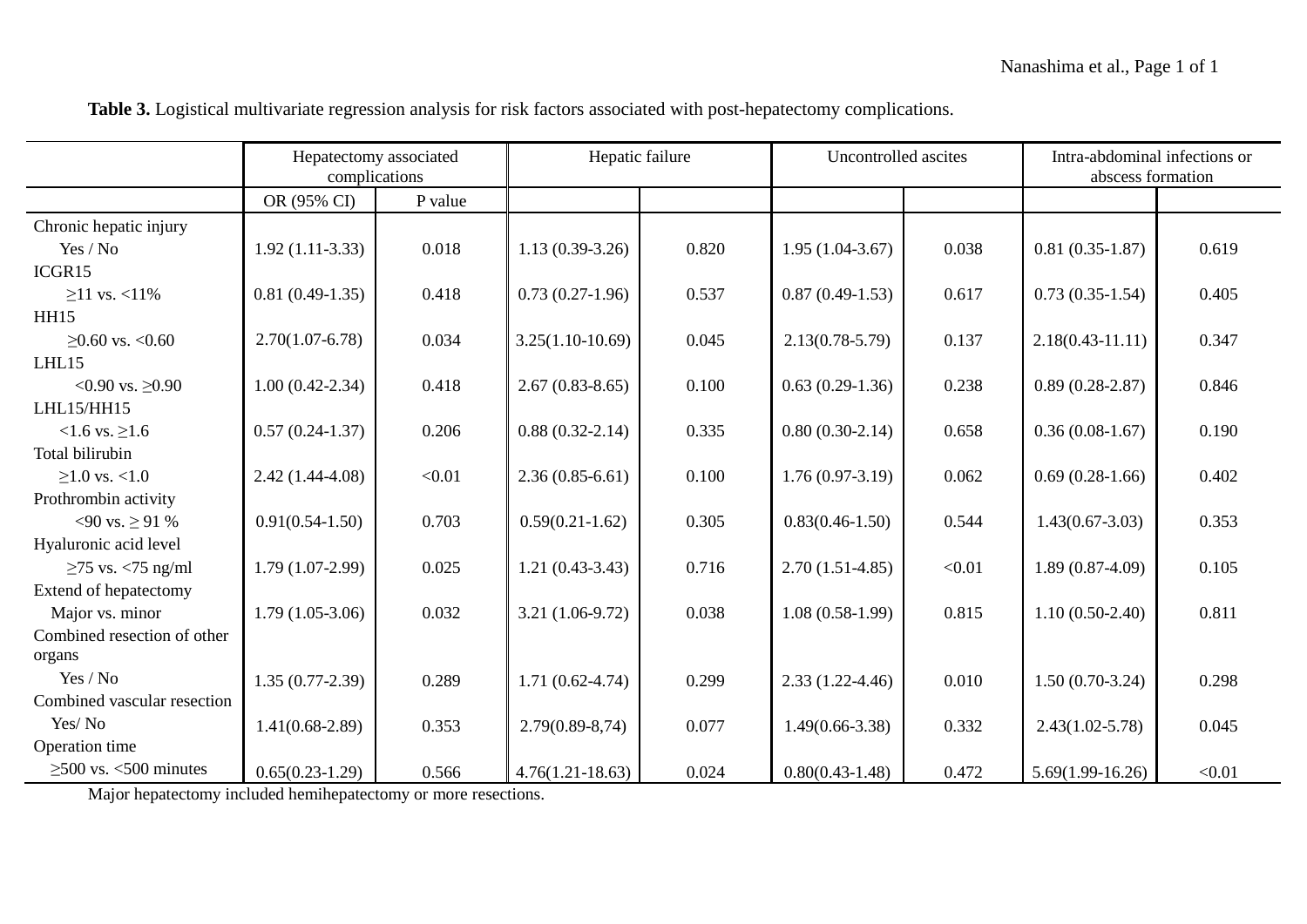| Model                 | Unstandardized coefficients |                           | Standardized coefficient |         | Significance |
|-----------------------|-----------------------------|---------------------------|--------------------------|---------|--------------|
|                       | $\beta$                     | Standard error<br>$\beta$ |                          | t value | (p value)    |
| Model 1 (Constant)    | 0.041                       | 0.037                     |                          | 1.076   | 0.282        |
| Presence of chronic   | 0.071                       | 0.045                     | 0.082                    | 1.614   | 0.107        |
| hepatic injury        |                             |                           |                          |         |              |
| HH 15>0.60            | 0.094                       | 0.045                     | 0.103                    | 2.067   | 0.039        |
| Total bilirubin       | 0.168                       | 0.046                     | 0.169                    | 3.694   | 0.00003      |
| $level>1.0$ mg/dl     |                             |                           |                          |         |              |
| Serum HA              | 0.114                       | 0.045                     | 0.126                    | 2.537   | 0.012        |
| $level$ >75ng/ml      |                             |                           |                          |         |              |
| Major hepatectomy     | 0.152                       | 0.041                     | 0.170                    | 3.701   | 0.0002       |
| Model 2 (Constant)    | 0.065                       | 0.034                     |                          | 1.904   | 0.058        |
| HH 15*100             | 0.112                       | 0.044                     | 0.124                    | 2.557   | 0.011        |
| Total bilirubin level | 0.164                       | 0.046                     | 0.166                    | 3.607   | 0.0004       |
| Serum HA level        | 0.135                       | 0.041                     | 0.159                    | 3.117   | 0.002        |
| Extend of             | 0.142                       | 0.041                     | 0.159                    | 3.490   | 0.0005       |
| hepatectomy           |                             |                           |                          |         |              |

**Table 4.** Multiple Linear regression stepwise method output using data of 442 Patients for hepatic complications.

Dependent variable: Step 2 total. The standardized β coefficient provides a measure

of the contribution of each variable to the model. The *t* and *p* values provide an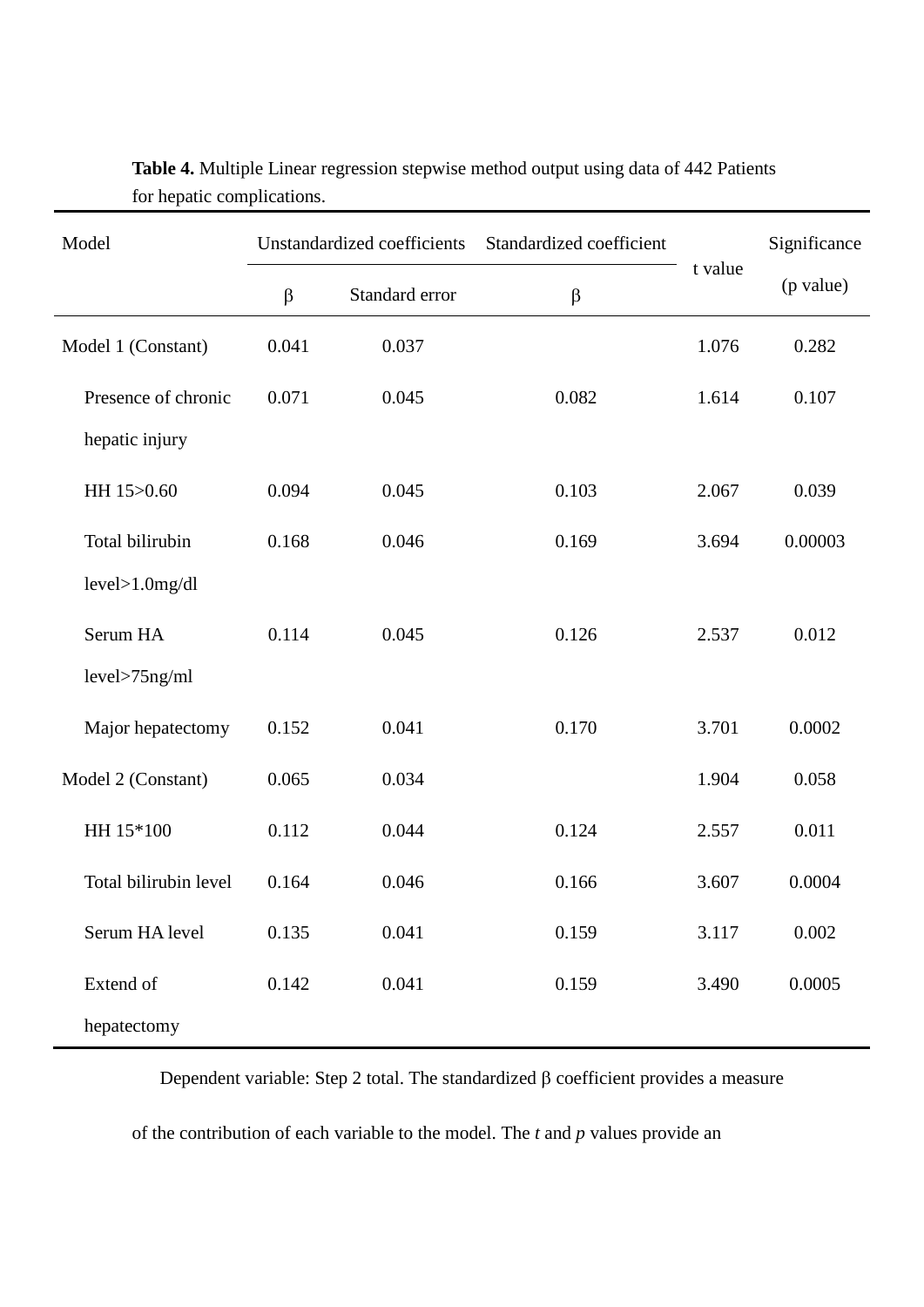indication of the impact of each predictor variable. Abbreviations as in Table 1.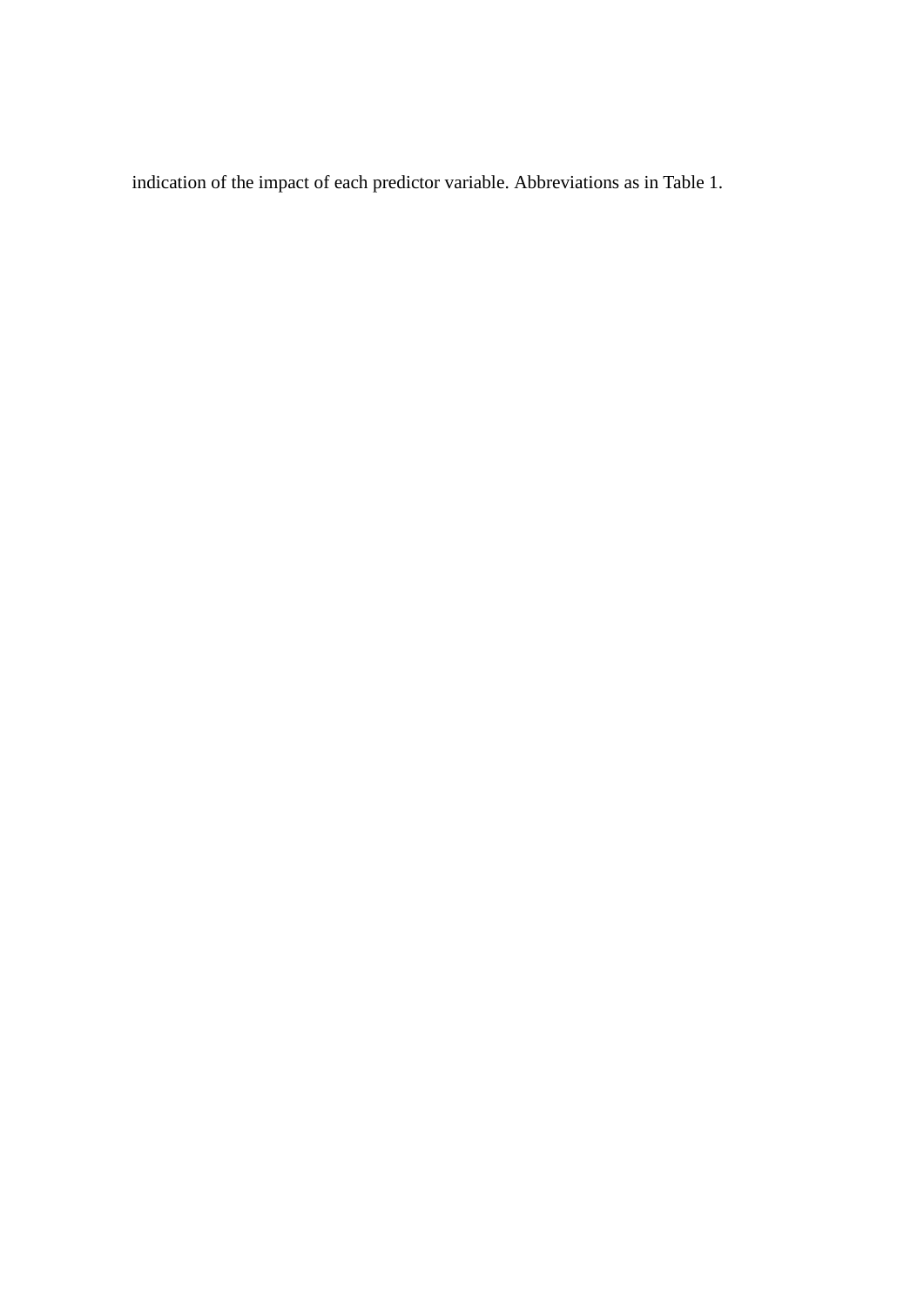**Table 5.** Multiple Linear regression stepwise method output using data of 442 Patients

| 1)Uncontrolled ascites |         | Unstandardized coefficients | Standardized coefficient |         | Significance |
|------------------------|---------|-----------------------------|--------------------------|---------|--------------|
|                        | $\beta$ | Standard error              | $\beta$                  | t value | (p value)    |
| Model 1 (Constant)     | 0.030   | 0.031                       |                          | 0.964   | 0.335        |
| Presence of chronic    | 0.082   | 0.039                       | 0.107                    | 2.101   | 0.036        |
| hepatic injury         |         |                             |                          |         |              |
| Total bilirubin        | 0.087   | 0.040                       | 0.101                    | 2.207   | 0.029        |
| $level>1.0$ mg/dl      |         |                             |                          |         |              |
| Serum HA               | 0.150   | 0.039                       | 0.191                    | 3.863   | 0.0001       |
| level>75ng/ml          |         |                             |                          |         |              |
| Combined resection     | 0.112   | 0.042                       | 0.129                    | 2.690   | 0.007        |
| of other organs        |         |                             |                          |         |              |
| 2)Intraabdominal       |         | Unstandardized coefficients | Standardized coefficient |         | Significance |
| infection              |         |                             |                          | t value | (p value)    |
|                        | $\beta$ | Standard error              | $\beta$                  |         |              |
| Model 1 (Constant)     | 0.019   | 0.019                       |                          | 1.001   | 0.317        |
| Combined resection     | 0.116   | 0.045                       | 0.124                    | 2.607   | 0.010        |
| of major vessel        |         |                             |                          |         |              |

for uncontrolled ascites, intraabdominal infection and hepatic failure